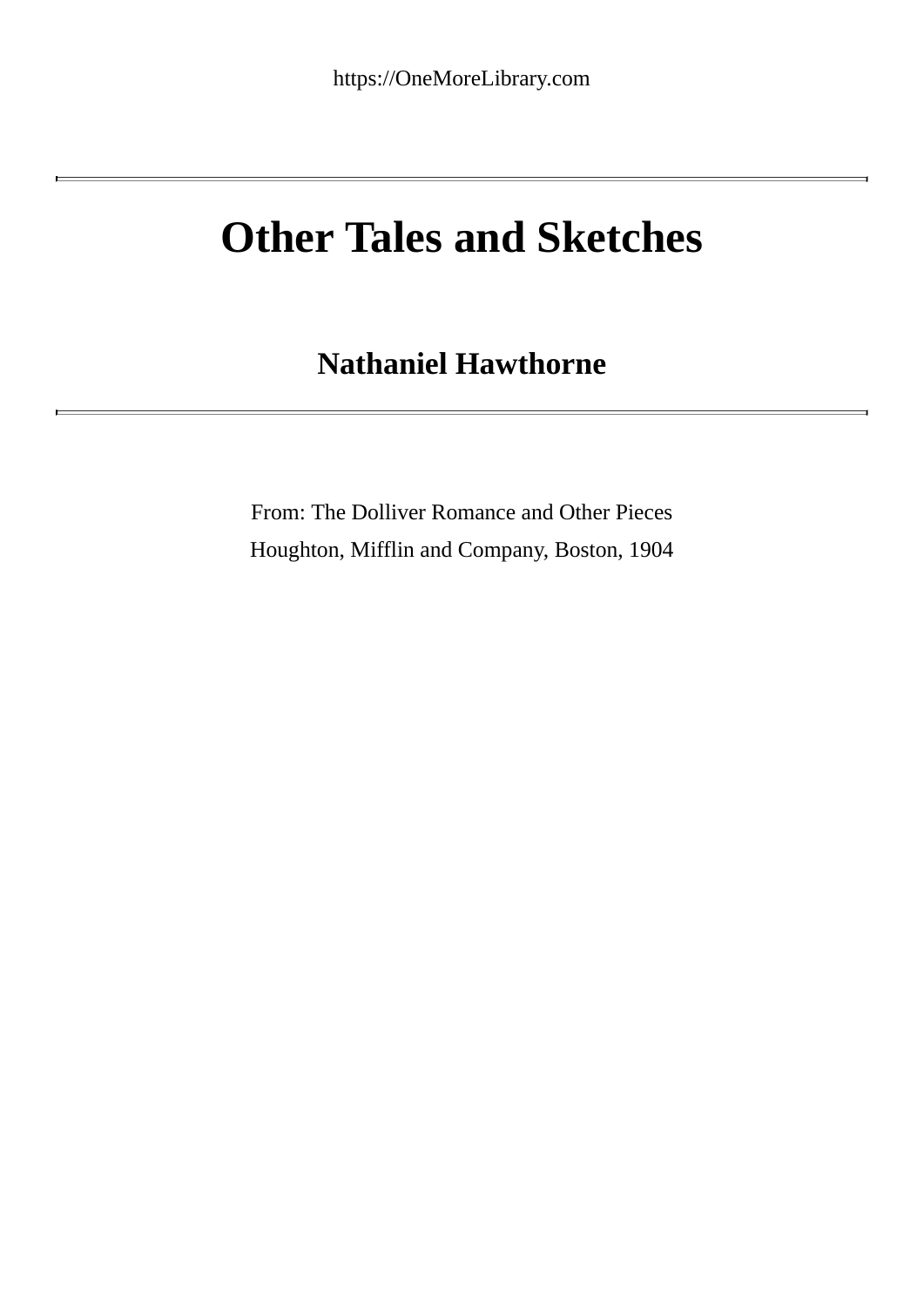#### **THE DOLIVER ROMANCE AND OTHER PIECES**

#### **TALES AND SKETCHES**

#### **By Nathaniel Hawthorne**

# **OTHER TALES AND SKETCHES**

CONTENTS: My Visit To Niagara The Antique Ring Graves And Goblins

#### **MY VISIT TO NIAGARA.**

Never did a pilgrim approach Niagara with deeper enthusiasm than mine. I had lingered away from it, and wandered to other scenes, because my treasury of anticipated enjoyments, comprising all the wonders of the world, had nothing else so magnificent, and I was loath to exchange the pleasures of hope for those of memory so soon. At length the day came. The stage-coach, with a Frenchman and myself on the back seat, had already left Lewiston, and in less than an hour would set us down in Manchester. I began to listen for the roar of the cataract, and trembled with a sensation like dread, as the moment drew nigh, when its voice of ages must roll, for the first time, on my ear. The French gentleman stretched himself from the window, and expressed loud admiration, while, by a sudden impulse, I threw myself back and closed my eyes. When the scene shut in, I was glad to think, that for me the whole burst of Niagara was yet in futurity. We rolled on, and entered the village of Manchester, bordering on the falls.

I am quite ashamed of myself here. Not that I ran, like a madman to the falls, and plunged into the thickest of the spray,—never stopping to breathe, till breathing was impossible: not that I committed this, or any other suitable extravagance. On the contrary, I alighted with perfect decency and composure, gave my cloak to the black waiter, pointed out my baggage, and inquired, not the nearest way to the cataract, but about the dinnerhour. The interval was spent in arranging my dress. Within the last fifteen minutes, my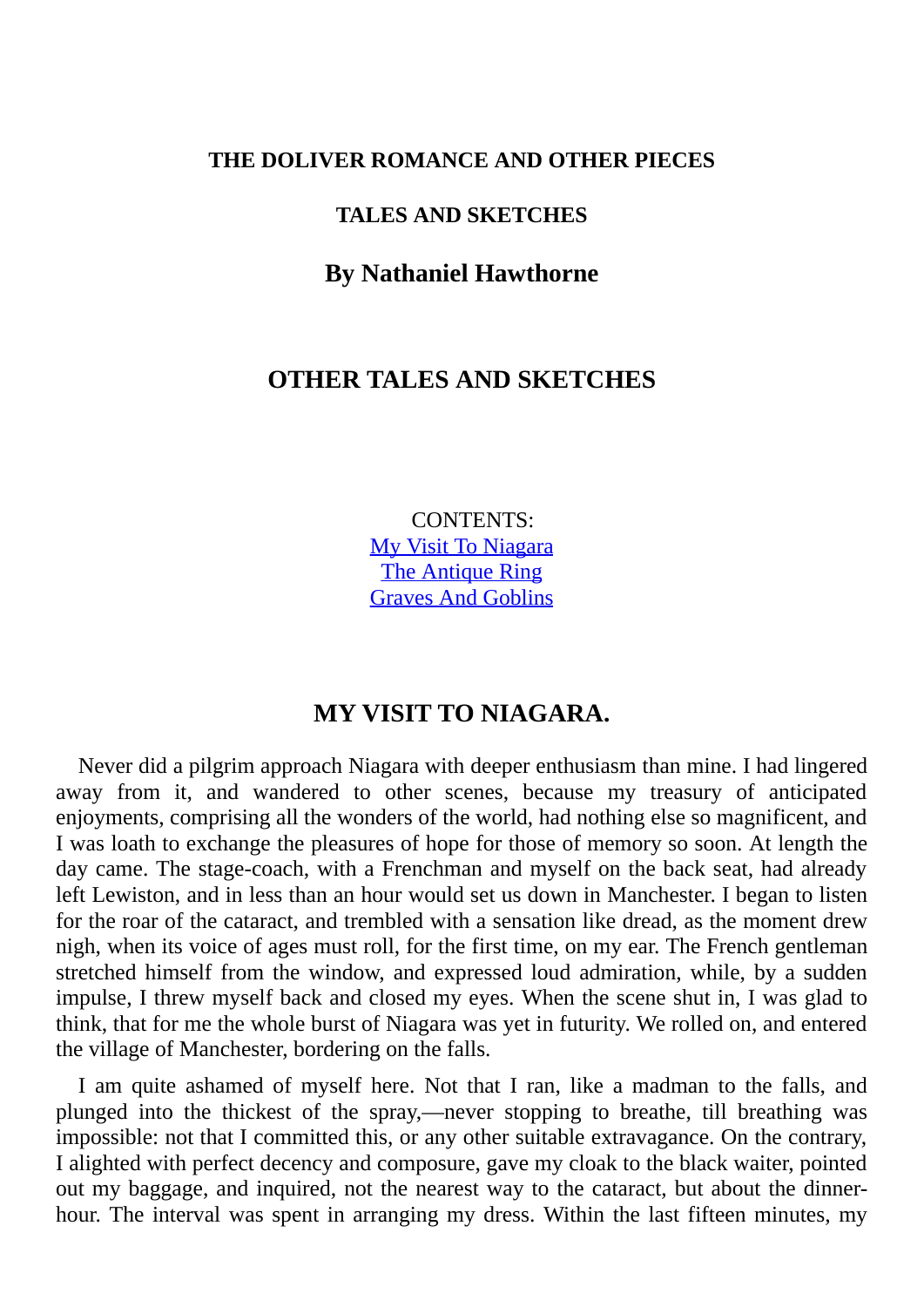mind had grown strangely benumbed, and my spirits apathetic, with a slight depression, not decided enough to be termed sadness. My enthusiasm was in a deathlike slumber. Without aspiring to immortality, as he did, I could have imitated that English traveller, who turned back from the point where he first heard the thunder of Niagara, after crossing the ocean to behold it. Many a Western trader, by the by, has performed a similar act of heroism with more heroic simplicity, deeming it no such wonderful feat to dine at the hotel and resume his route to Buffalo or Lewiston, while the cataract was roaring unseen.

Such has often been my apathy, when objects, long sought, and earnestly desired, were placed within my reach. After dinner—at which an unwonted and perverse epicurism detained me longer than usual—I lighted a cigar and paced the piazza, minutely attentive to the aspect and business of a very ordinary village. Finally, with reluctant step, and the feeling of an intruder, I walked towards Goat Island. At the tollhouse, there were further excuses for delaying the inevitable moment. My signature was required in a huge ledger, containing similar records innumerable, many of which I read. The skin of a great sturgeon, and other fishes, beasts, and reptiles; a collection of minerals, such as lie in heaps near the falls; some Indian moccasins, and other trifles, made of deer-skin and embroidered with beads; several newspapers from Montreal, New York, and Boston;—all attracted me in turn. Out of a number of twisted sticks, the manufacture of a Tuscarora Indian, I selected one of curled maple, curiously convoluted, and adorned with the carved images of a snake and a fish. Using this as my pilgrim's staff, I crossed the bridge. Above and below me were the rapids, a river of impetuous snow, with here and there a dark rock amid its whiteness, resisting all the physical fury, as any cold spirit did the moral influences of the scene. On reaching Goat Island, which separates the two great segments of the falls, I chose the right-hand path, and followed it to the edge of the American cascade. There, while the falling sheet was yet invisible, I saw the vapor that never vanishes, and the Eternal Rainbow of Niagara.

It was an afternoon of glorious sunshine, without a cloud, save those of the cataracts. I gained an insulated rock, and beheld a broad sheet of brilliant and unbroken foam, not shooting in a curved line from the top of the precipice, but falling headlong down from height to depth. A narrow stream diverged from the main branch, and hurried over the crag by a channel of its own, leaving a little pine-clad island and a streak of precipice, between itself and the larger sheet. Below arose the mist, on which was painted a dazzling sun-bow with two concentric shadows,—one, almost as perfect as the original brightness; and the other, drawn faintly round the broken edge of the cloud.

Still I had not half seen Niagara. Following the verge of the island, the path led me to the Horseshoe, where the real, broad St. Lawrence, rushing along on a level with its banks, pours its whole breadth over a concave line of precipice, and thence pursues its course between lofty crags towards Ontario. A sort of bridge, two or three feet wide, stretches out along the edge of the descending sheet, and hangs upon the rising mist, as if that were the foundation of the frail structure. Here I stationed myself in the blast of wind, which the rushing river bore along with it. The bridge was tremulous beneath me, and marked the tremor of the solid earth. I looked along the whitening rapids, and endeavored to distinguish a mass of water far above the falls, to follow it to their verge, and go down with it, in fancy, to the abyss of clouds and storm. Casting my eyes across the river, and every side, I took in the whole scene at a glance, and tried to comprehend it in one vast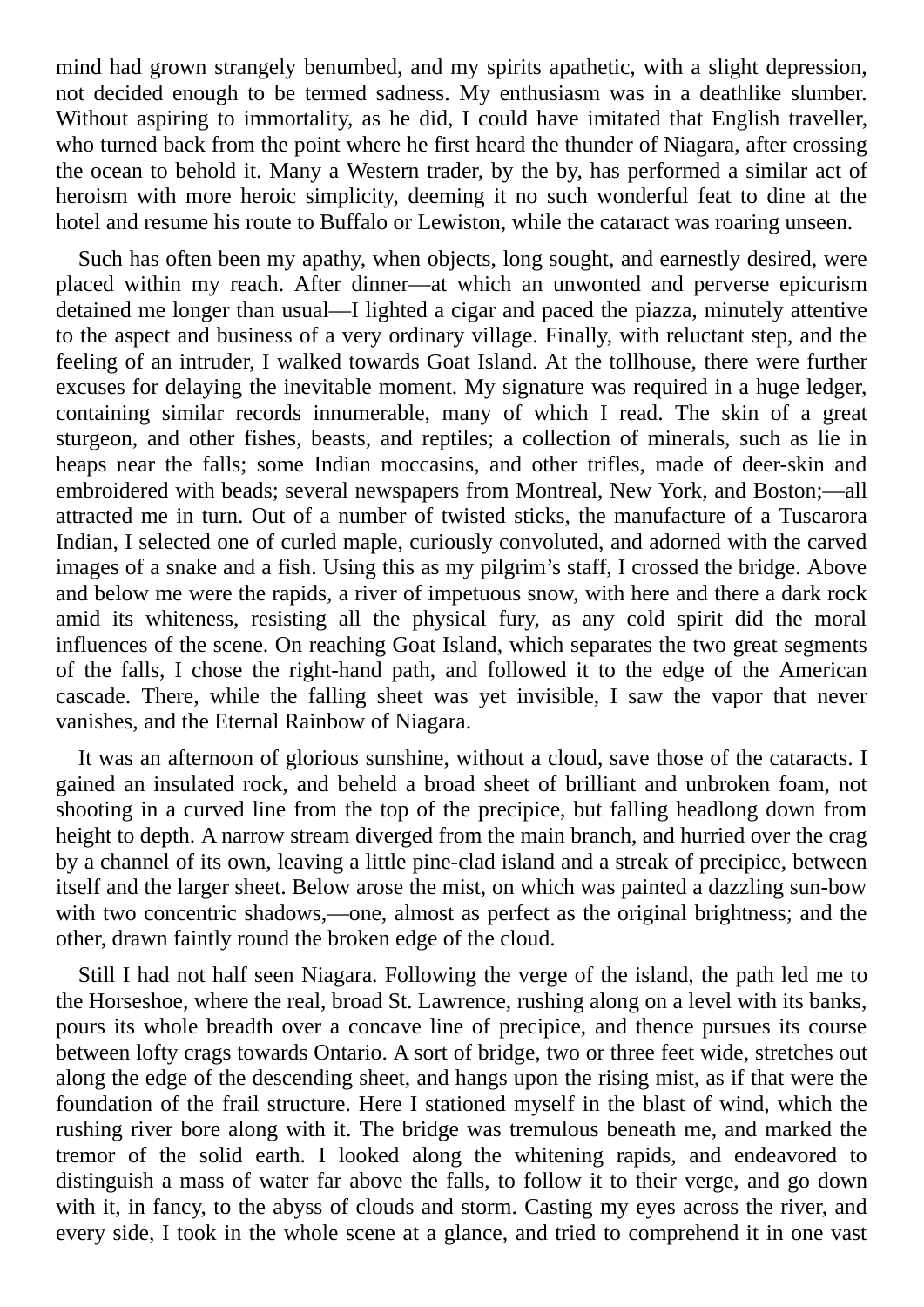idea. After an hour thus spent, I left the bridge, and, by a staircase, winding almost interminably round a post, descended to the base of the precipice. From that point, my path lay over slippery stones, and among great fragments of the cliff, to the edge of the cataract, where the wind at once enveloped me in spray, and perhaps dashed the rainbow round me. Were my long desires fulfilled? And had I seen Niagara?

O that I had never heard of Niagara till I beheld it! Blessed were the wanderers of old, who heard its deep roar, sounding through the woods, as the summons to an unknown wonder, and approached its awful brink, in all the freshness of native feeling. Had its own mysterious voice been the first to warn me of its existence, then, indeed, I might have knelt down and worshipped. But I had come thither, haunted with a vision of foam and fury, and dizzy cliffs, and an ocean tumbling down out of the sky,—a scene, in short, which nature had too much good taste and calm simplicity to realize. My mind had struggled to adapt these false conceptions to the reality, and finding the effort vain, a wretched sense of disappointment weighed me down. I climbed the precipice, and threw myself on the earth, feeling that I was unworthy to look at the Great Falls, and careless about beholding them again.

All that night, as there has been and will be, for ages past and to come, a rushing sound was heard, as if a great tempest were sweeping through the air. It mingled with my dreams, and made them full of storm and whirlwind. Whenever I awoke, and heard this dread sound in the air, and the windows rattling as with a mighty blast, I could not rest again, till looking forth, I saw how bright the stars were, and that every leaf in the garden was motionless. Never was a summer night more calm to the eye, nor a gale of autumn louder to the ear. The rushing sound proceeds from the rapids, and the rattling of the casements is but an effect of the vibration of the whole house, shaken by the jar of the cataract. The noise of the rapids draws the attention from the true voice of Niagara, which is a dull, muffed thunder, resounding between the cliffs. I spent a wakeful hour at midnight, in distinguishing its reverberations, and rejoiced to find that my former awe and enthusiasm were reviving.

Gradually, and after much contemplation, I came to know, by my own feelings, that Niagara is indeed a wonder of the world, and not the less wonderful, because time and thought must be employed in comprehending it. Casting aside all preconceived notions, and preparation to be dire-struck or delighted, the beholder must stand beside it in the simplicity of his heart, suffering the mighty scene to work its own impression. Night after night, I dreamed of it, and was gladdened every morning by the consciousness of a growing capacity to enjoy it. Yet I will not pretend to the all-absorbing enthusiasm of some more fortunate spectators, nor deny that very trifling causes would draw my eyes and thoughts from the cataract.

The last day that I was to spend at Niagara, before my departure for the Far West, I sat upon the Table Rock. This celebrated station did not now, as of old, project fifty feet beyond the line of the precipice, but was shattered by the fall of an immense fragment, which lay distant on the shore below. Still, on the utmost verge of the rock, with my feet hanging over it, I felt as if suspended in the open air. Never before had my mind been in such perfect unison with the scene. There were intervals, when I was conscious of nothing but the great river, rolling calmly into the abyss, rather descending than precipitating itself,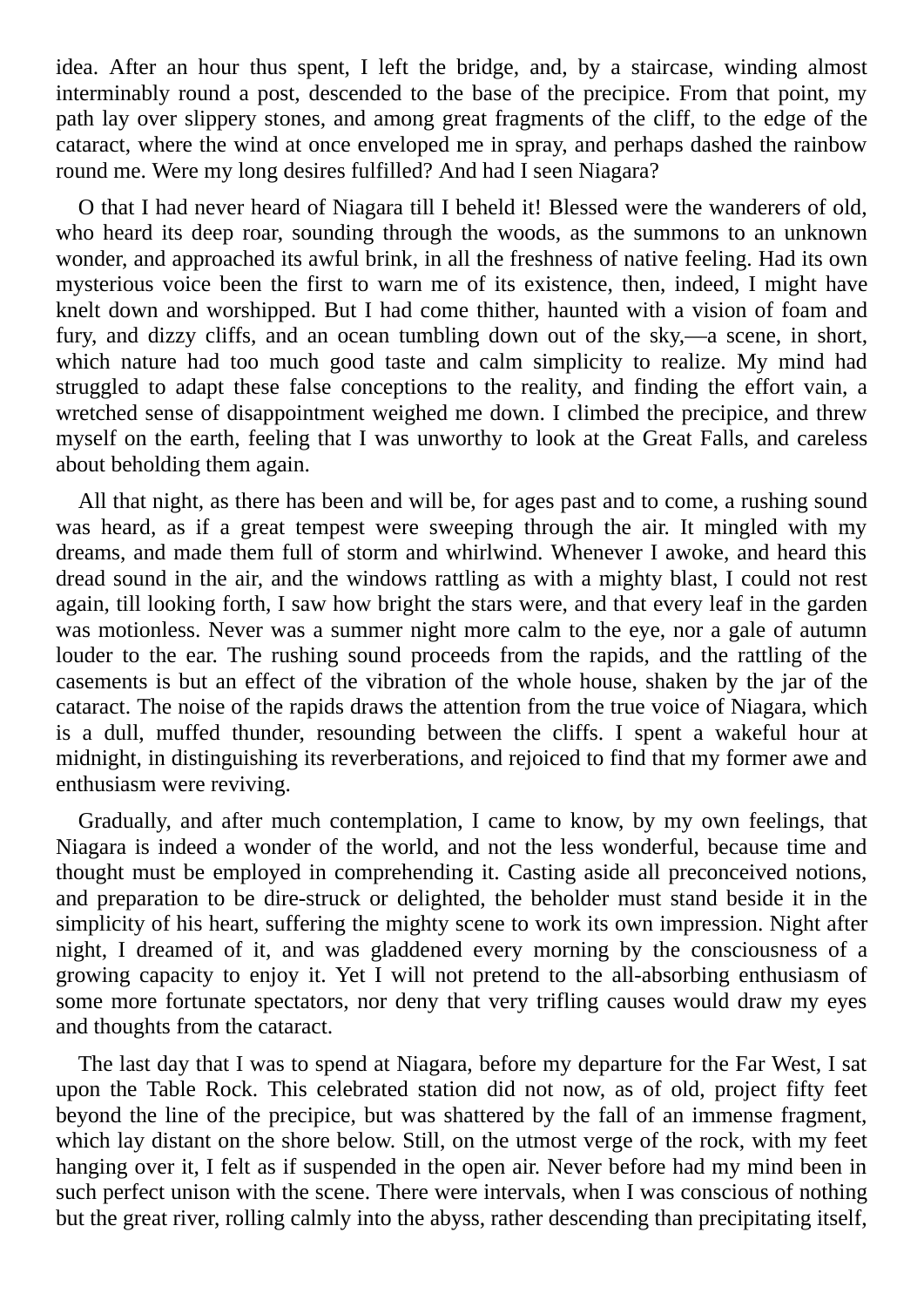and acquiring tenfold majesty from its unhurried motion. It came like the march of Destiny. It was not taken by surprise, but seemed to have anticipated, in all its course through the broad lakes, that it must pour their collected waters down this height. The perfect foam of the river, after its descent, and the ever-varying shapes of mist, rising up, to become clouds in the sky, would be the very picture of confusion, were it merely transient, like the rage of a tempest. But when the beholder has stood awhile, and perceives no lull in the storm, and considers that the vapor and the foam are as everlasting as the rocks which produce them, all this turmoil assumes a sort of calmness. It soothes, while it awes the mind.

Leaning over the cliff, I saw the guide conducting two adventurers behind the falls. It was pleasant, from that high seat in the sunshine, to observe them struggling against the eternal storm of the lower regions, with heads bent down, now faltering, now pressing forward, and finally swallowed up in their victory. After their disappearance, a blast rushed out with an old hat, which it had swept from one of their heads. The rock, to which they were directing their unseen course, is marked, at a fearful distance on the exterior of the sheet, by a jet of foam. The attempt to reach it appears both poetical and perilous to a looker-on, but may be accomplished without much more difficulty or hazard, than in stemming a violent northeaster. In a few moments, forth came the children of the mist. Dripping and breathless, they crept along the base of the cliff, ascended to the guide's cottage, and received, I presume, a certificate of their achievement, with three verses of sublime poetry on the back.

My contemplations were often interrupted by strangers, who came down from Forsyth's to take their first view of the falls. A short, ruddy, middle-aged gentleman, fresh from Old England, peeped over the rock, and evinced his approbation by a broad grin. His spouse, a very robust lady, afforded a sweet example of maternal solicitude, being so intent on the safety of her little boy that she did not even glance at Niagara. As for the child, he gave himself wholly to the enjoyment of a stick of candy. Another traveller, a native American, and no rare character among us, produced a volume of Captain Hall's tour, and labored earnestly to adjust Niagara to the captain's description, departing, at last, without one new idea or sensation of his own. The next comer was provided, not with a printed book, but with a blank sheet of foolscap, from top to bottom of which, by means of an ever-pointed pencil, the cataract was made to thunder. In a little talk, which we had together, he awarded his approbation to the general view, but censured the position of Goat Island, observing that it should have been thrown farther to the right, so as to widen the American falls, and contract those of the Horseshoe. Next appeared two traders of Michigan, who declared, that, upon the whole, the sight was worth looking at, there certainly was an immense water-power here; but that, after all, they would go twice as far to see the noble stone-works of Lockport, where the Grand Canal is locked down a descent of sixty feet. They were succeeded by a young fellow, in a homespun cotton dress, with a staff in his hand, and a pack over his shoulders. He advanced close to the edge of the rock, where his attention, at first wavering among the different components of the scene, finally became fixed in the angle of the Horse shoe falls, which is, indeed, the central point of interest. His whole soul seemed to go forth and be transported thither, till the staff slipped from his relaxed grasp, and falling down—down—down—struck upon the fragment of the Table Rock.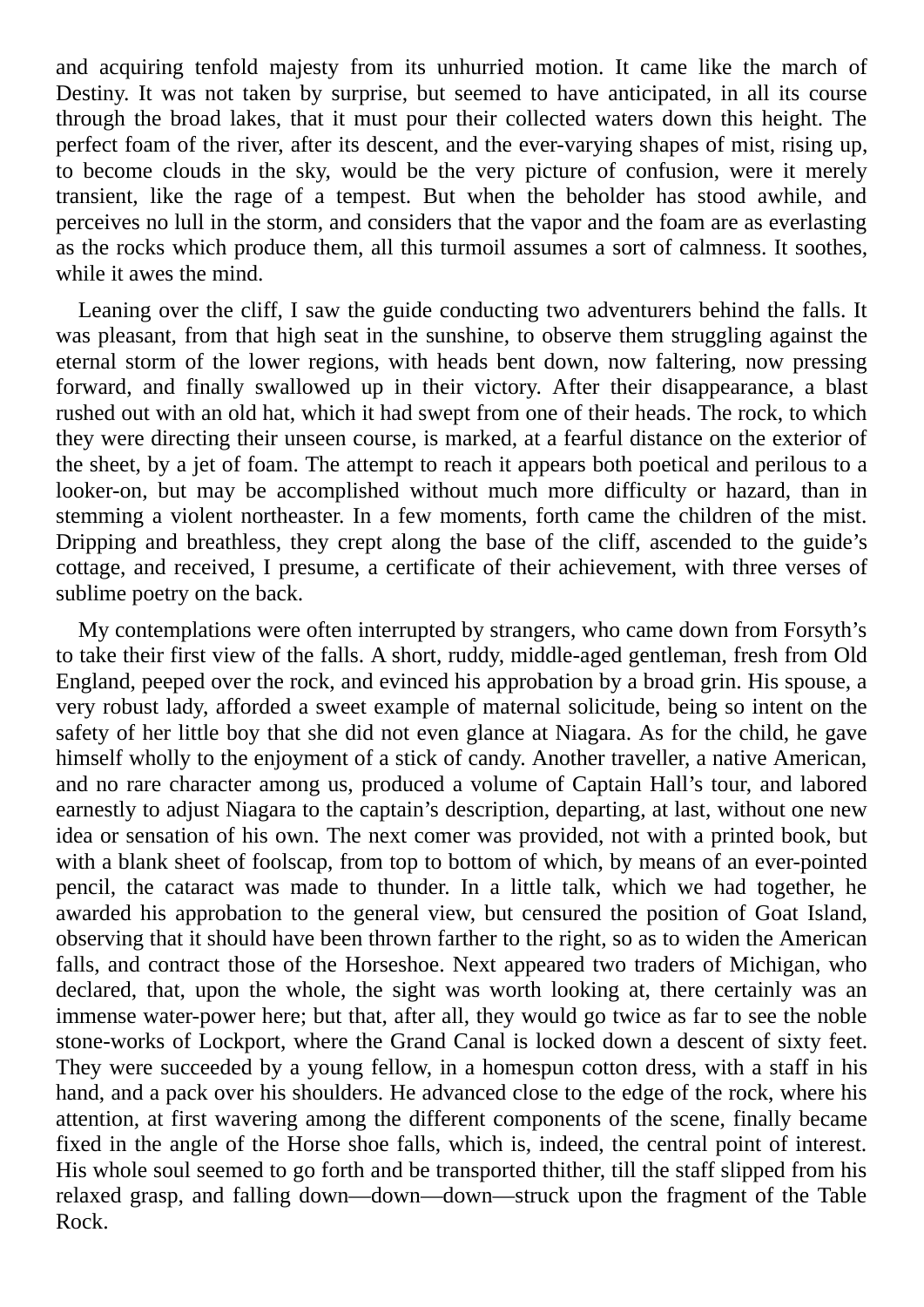In this manner I spent some hours, watching the varied impression, made by the cataract, on those who disturbed me, and returning to unwearied contemplation, when left alone. At length my time came to depart. There is a grassy footpath, through the woods, along the summit of the bank, to a point whence a causeway, hewn in the side of the precipice, goes winding down to the Ferry, about half a mile below the Table Rock. The sun was near setting, when I emerged from the shadow of the trees, and began the descent. The indirectness of my downward road continually changed the point of view, and showed me, in rich and repeated succession, now, the whitening rapids and majestic leap of the main river, which appeared more deeply massive as the light departed; now, the lovelier picture, yet still sublime, of Goat Island, with its rocks and grove, and the lesser falls, tumbling over the right bank of the St. Lawrence, like a tributary stream; now, the long vista of the river, as it eddied and whirled between the cliffs, to pass through Ontario toward the sea, and everywhere to be wondered at, for this one unrivalled scene. The golden sunshine tinged the sheet of the American cascade, and painted on its heaving spray the broken semicircle of a rainbow, heaven's own beauty crowning earth's sublimity. My steps were slow, and I paused long at every turn of the descent, as one lingers and pauses, who discerns a brighter and brightening excellence in what he must soon behold no more. The solitude of the old wilderness now reigned over the whole vicinity of the falls. My enjoyment became the more rapturous, because no poet shared it, nor wretch devoid of poetry profaned it; but the spot so famous through the world was all my own!

# **THE ANTIQUE RING.**

"Yes, indeed: the gem is as bright as a star, and curiously set," said Clara Pembertou, examining an antique ring, which her betrothed lover had just presented to her, with a very pretty speech. "It needs only one thing to make it perfect."

"And what is that?" asked Mr. Edward Caryl, secretly anxious for the credit of his gift. "A modern setting, perhaps?"

"O, no! That would destroy the charm at once," replied Clara. "It needs nothing but a story. I long to know how many times it has been the pledge of faith between two lovers, and whether the vows, of which it was the symbol, were always kept or often broken. Not that I should be too scrupulous about facts. If you happen to be unacquainted with its authentic history, so much the better. May it not have sparkled upon a queen's finger? Or who knows but it is the very ring which Posthumus received from Imogen? In short, you must kindle your imagination at the lustre of this diamond, and make a legend for it."

Now such a task—and doubtless Clara knew it—was the most acceptable that could have been imposed on Edward Caryl. He was one of that multitude of young gentlemen limbs, or rather twigs of the law—whose names appear in gilt letters on the front of Tudor's Buildings, and other places in the vicinity of the Court House, which seem to be the haunt of the gentler as well as the severer Muses. Edward, in the dearth of clients, was accustomed to employ his much leisure in assisting the growth of American Literature, to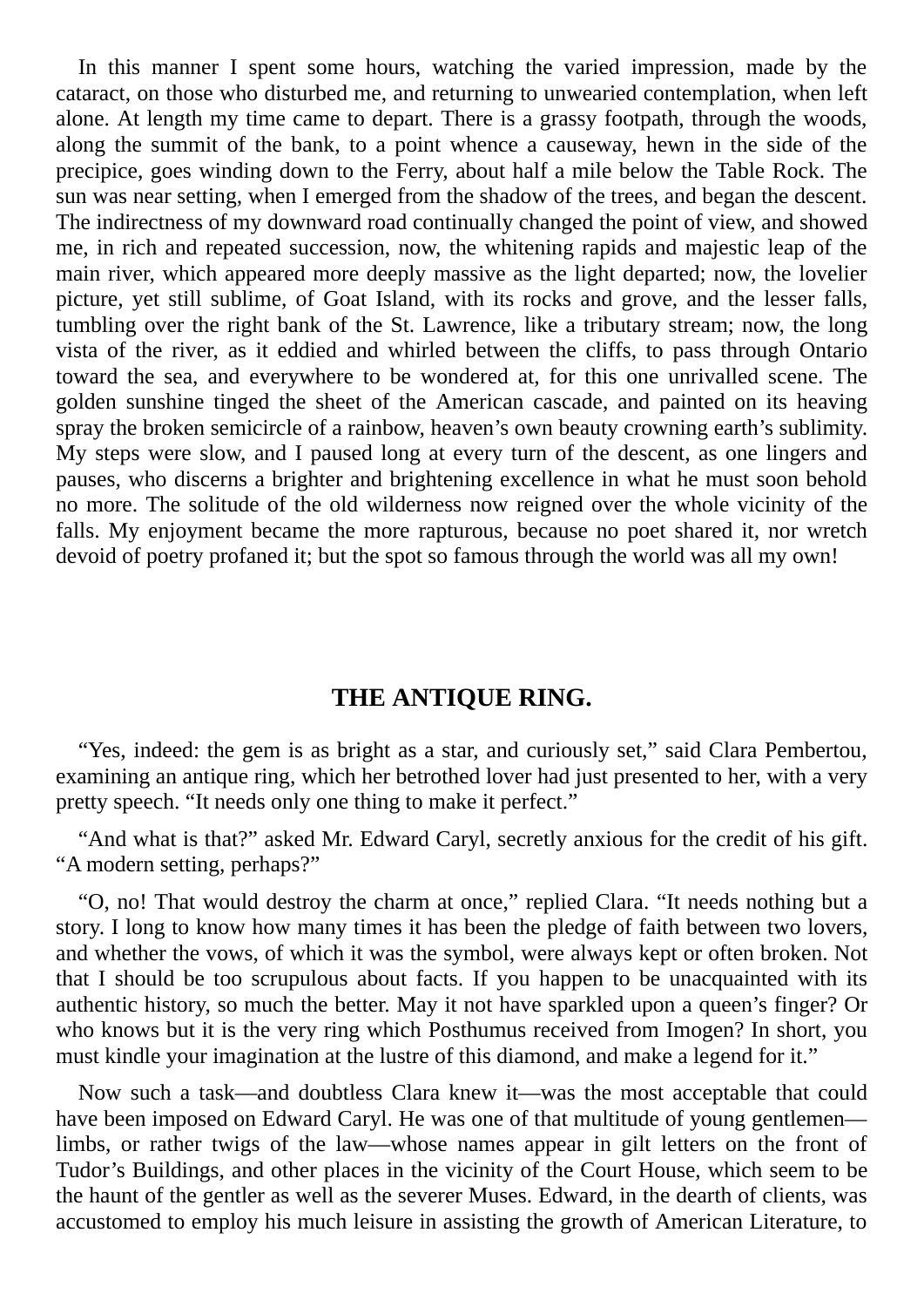which good cause he had contributed not a few quires of the finest letter-paper, containing some thought, some fancy, some depth of feeling, together with a young writer's abundance of conceits. Sonnets, stanzas of Tennysonian sweetness, tales imbued with German mysticism, versions from Jean Paul, criticisms of the old English poets, and essays smacking of Dialistic philosophy, were among his multifarious productions. The editors of the fashionable periodicals were familiar with his autograph, and inscribed his name in those brilliant bead-rolls of ink-stained celebrity, which illustrate the first page of their covers. Nor did fame withhold her laurel. Hillard had included him among the lights of the New England metropolis, in his Boston Book; Bryant had found room for some of his stanzas, in the Selections from American Poetry; and Mr. Griswold, in his recent assemblage of the sons and daughters of song, had introduced Edward Caryl into the inner court of the temple, among his fourscore choicest bards. There was a prospect, indeed, of his assuming a still higher and more independent position. Interviews had been held with Ticknor, and a correspondence with the Harpers, respecting a proposed volume, chiefly to consist of Mr. Caryl's fugitive pieces in the Magazines, but to be accompanied with a poem of some length, never before published. Not improbably, the public may yet be gratified with this collection.

Meanwhile, we sum up our sketch of Edward Caryl, by pronouncing him, though somewhat of a carpet knight in literature, yet no unfavorable specimen of a generation of rising writers, whose spirit is such that we may reasonably expect creditable attempts from all, and good and beautiful results from some. And, it will be observed, Edward was the very man to write pretty legends, at a lady's instance, for an old-fashioned diamond ring. He took the jewel in his hand, and turned it so as to catch its scintillating radiance, as if hoping, in accordance with Clara's suggestion, to light up his fancy with that starlike gleam.

"Shall it be a ballad?—a tale in verse?" he inquired. "Enchanted rings often glisten in old English poetry, I think something may be done with the subject; but it is fitter for rhyme than prose."

"No, no," said Miss Pemberton, "we will have no more rhyme than just enough for a posy to the ring. You must tell the legend in simple prose; and when it is finished, I will make a little party to hear it read."

The young gentleman promised obedience; and going to his pillow, with his head full of the familiar spirits that used to be worn in rings, watches, and sword-hilts, he had the good fortune to possess himself of an available idea in a dream. Connecting this with what he himself chanced to know of the ring's real history, his task was done. Clara Pemberton invited a select few of her friends, all holding the stanchest faith in Edward's genius, and therefore the most genial auditors, if not altogether the fairest critics, that a writer could possibly desire. Blessed be woman for her faculty of admiration, and especially for her tendency to admire with her heart, when man, at most, grants merely a cold approval with his mind!

Drawing his chair beneath the blaze of a solar lamp, Edward Caryl untied a roll of glossy paper, and began as follows:—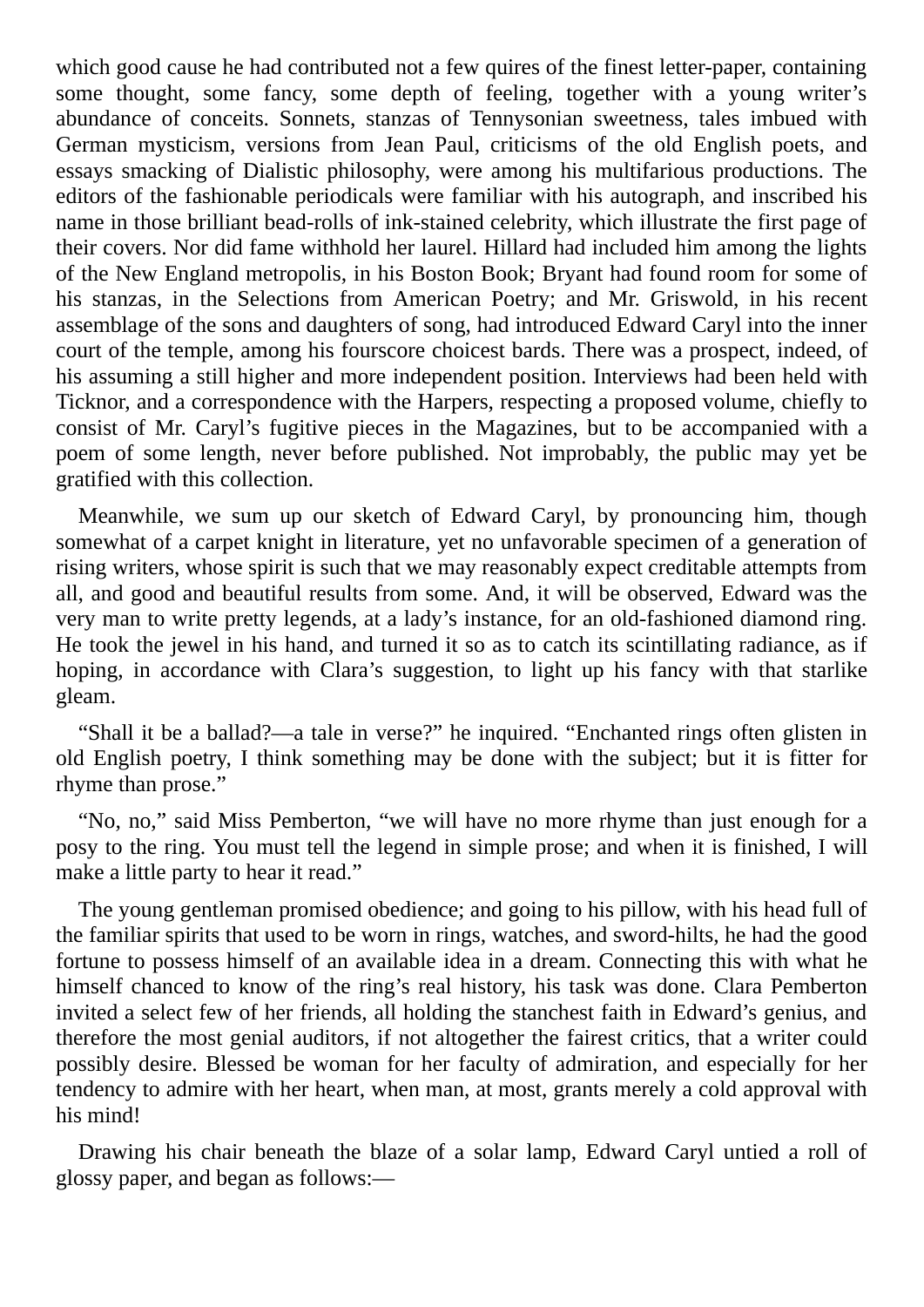#### **THE LEGEND**

After the death-warrant had been read to the Earl of Essex, and on the evening before his appointed execution, the Countess of Shrewsbury paid his lordship a visit, and found him, as it appeared, toying childishly with a ring. The diamond, that enriched it, glittered like a little star, but with a singular tinge of red. The gloomy prison-chamber in the Tower, with its deep and narrow windows piercing the walls of stone, was now all that the earl possessed of worldly prospect; so that there was the less wonder that he should look steadfastly into the gem, and moralize upon earth's deceitful splendor, as men in darkness and ruin seldom fail to do. But the shrewd observations of the countess,—an artful and unprincipled woman,—the pretended friend of Essex, but who had come to glut her revenge for a deed of scorn which he himself had forgotten,—her keen eye detected a deeper interest attached to this jewel. Even while expressing his gratitude for her remembrance of a ruined favorite, and condemned criminal, the earl's glance reverted to the ring, as if all that remained of time and its affairs were collected within that small golden circlet.

"My dear lord," observed the countess, "there is surely some matter of great moment wherewith this ring is connected, since it, so absorbs your mind. A token, it may be, of some fair lady's love,—alas, poor lady, once richest in possessing such a heart! Would you that the jewel be returned to her?"

"The queen! the queen! It was her Majesty's own gift," replied the earl, still gazing into the depths of the gem. "She took it from her finger, and told me, with a smile, that it was an heirloom from her Tudor ancestors, and had once been the property of Merlin, the British wizard, who gave it to the lady of his love. His art had made this diamond the abiding-place of a spirit, which, though of fiendish nature, was bound to work only good, so long as the ring was an unviolated pledge of love and faith, both with the giver and receiver. But should love prove false, and faith be broken, then the evil spirit would work his own devilish will, until the ring were purified by becoming the medium of some good and holy act, and again the pledge of faithful love. The gem soon lost its virtue; for the wizard was murdered by the very lady to whom he gave it."

"An idle legend!" said the countess.

"It is so," answered Essex, with a melancholy smile. "Yet the queen's favor, of which this ring was the symbol, has proved my ruin. When death is nigh, men converse with dreams and shadows. I have been gazing into the diamond, and fancying—but you will laugh at me—that I might catch a glimpse of the evil spirit there. Do you observe this red glow,—dusky, too, amid all the brightness? It is the token of his presence; and even now, methinks, it grows redder and duskier, like an angry sunset."

Nevertheless, the earl's manner testified how slight was his credence in the enchanted properties of the ring. But there is a kind of playfulness that comes in moments of despair, when the reality of misfortune, if entirely felt, would crush the soul at once. He now, for a brief space, was lost in thought, while the countess contemplated him with malignant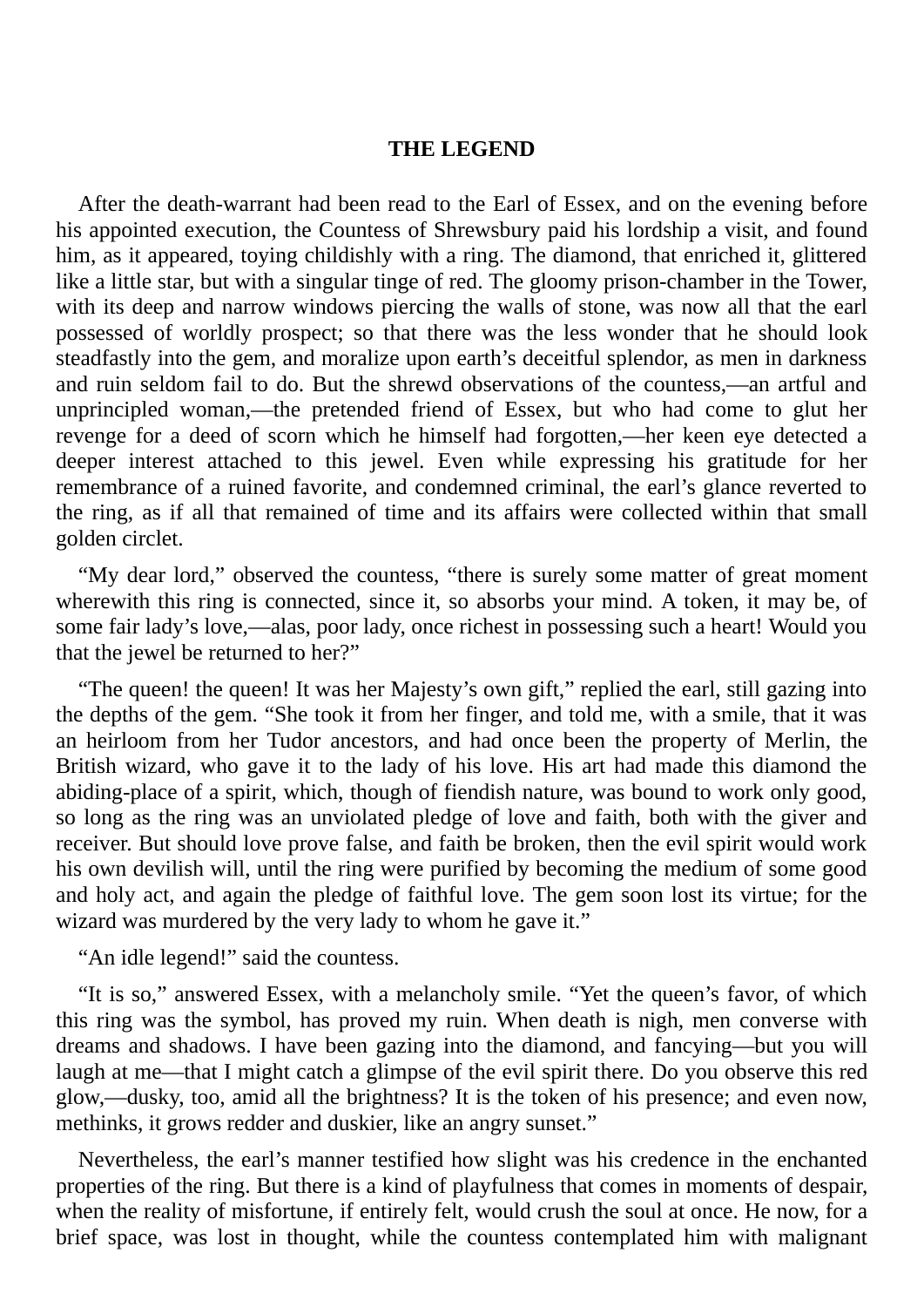satisfaction.

"This ring," he resumed, in another tone, "alone remains, of all that my royal mistress's favor lavished upon her servant. My fortune once shone as brightly as the gem. And now, such a darkness has fallen around me, methinks it would be no marvel if its gleam—the sole light of my prison-house—were to be forthwith extinguished; inasmuch as my last earthly hope depends upon it."

"How say you, my lord?" asked the Countess of Shrewsbury. "The stone is bright; but there should be strange magic in it, if it can keep your hopes alive, at this sad hour. Alas! these iron bars and ramparts of the Tower are unlike to yield to such a spell."

Essex raised his head involuntarily; for there was something in the countess's tone that disturbed him, although he could not suspect that an enemy had intruded upon the sacred privacy of a prisoner's dungeon, to exult over so dark a ruin of such once brilliant fortunes. He looked her in the face, but saw nothing to awaken his distrust. It would have required a keener eye than even Cecil's to read the secret of a countenance, which had been worn so long in the false light of a court, that it was now little better than a mask, telling any story save the true one. The condemned nobleman again bent over the ring, and proceeded:

"It once had power in it,—this bright gem,—the magic that appertains to the talisman of a great queen's favor. She bade me, if hereafter I should fall into her disgrace,—how deep soever, and whatever might be the crime,—to convey this jewel to her sight, and it should plead for me. Doubtless, with her piercing judgment, she had even then detected the rashness of my nature, and foreboded some such deed as has now brought destruction upon my bead. And knowing, too, her own hereditary rigor, she designed, it may be, that the memory of gentler and kindlier hours should soften her heart in my behalf, when my need should be the greatest. I have doubted,—I have distrusted,—yet who can tell, even now, what happy influence this ring might have?"

"You have delayed full long to show the ring, and plead her Majesty's gracious promise," remarked the countess,—"your state being what it is."

"True," replied the earl: "but for my honor's sake, I was loath to entreat the queen's mercy, while I might hope for life, at least, from the justice of the laws. If, on a trial by my peers, I had been acquitted of meditating violence against her sacred life, then would I have fallen at her feet, and presenting the jewel, have prayed no other favor than that my love and zeal should be put to the severest test. But now—it were confessing too much—it were cringing too low—to beg the miserable gift of life, on no other score than the tenderness which her Majesty deems one to have forfeited!"

"Yet it is your only hope," said the countess.

"And besides," continued Essex, pursuing his own reflections, "of what avail will be this token of womanly feeling, when, on the other hand, are arrayed the all-prevailing motives of state policy, and the artifices and intrigues of courtiers, to consummate my downfall? Will Cecil or Raleigh suffer her heart to act for itself, even if the spirit of her father were not in her? It is in vain to hope it."

But still Essex gazed at the ring with an absorbed attention, that proved how much hope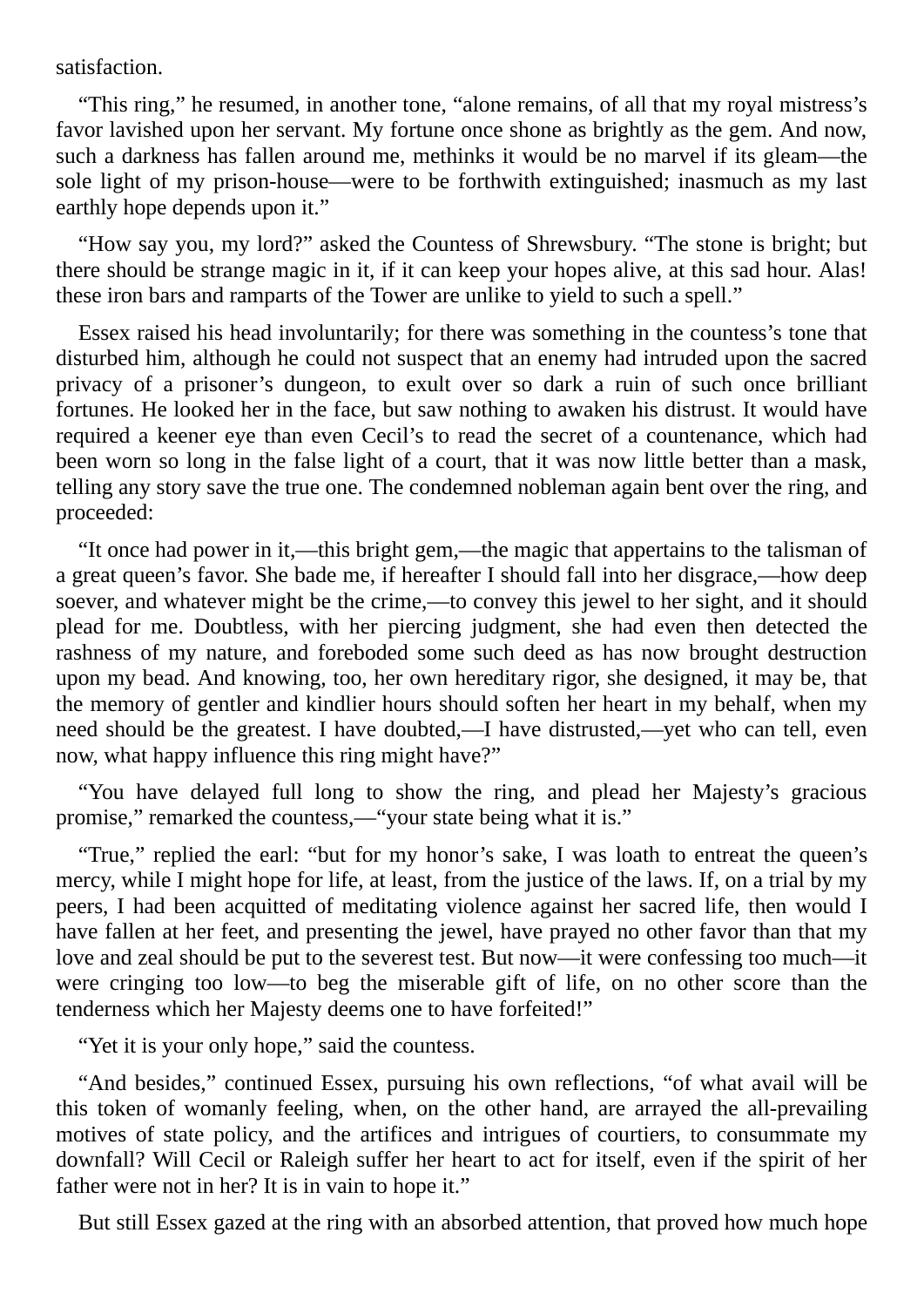his sanguine temperament had concentrated here, when there was none else for him in the wide world, save what lay in the compass of that hoop of gold. The spark of brightness within the diamond, which gleamed like an intenser than earthly fire, was the memorial of his dazzling career. It had not paled with the waning sunshine of his mistress's favor; on the contrary, in spite of its remarkable tinge of dusky red, he fancied that it never shone so brightly. The glow of festal torches,—the blaze of perfumed lamps,—bonfires that had been kindled for him, when he was the darling of the people,—the splendor of the royal court, where he had been the peculiar star,—all seemed to have collected their moral or material glory into the gem, and to burn with a radiance caught from the future, as well as gathered from the past. That radiance might break forth again. Bursting from the diamond, into which it was now narrowed, it might been first upon the gloomy walls of the Tower, —then wider, wider, wider,—till all England, and the seas around her cliffs, should be gladdened with the light. It was such an ecstasy as often ensues after long depression, and has been supposed to precede the circumstances of darkest fate that may befall mortal man. The earl pressed the ring to his heart as if it were indeed a talisman, the habitation of a spirit, as the queen had playfully assured him,—but a spirit of happier influences than her legend spake of.

"O, could I but make my way to her footstool!" cried he, waving his hand aloft, while he paced the stone pavement of his prison-chamber with an impetuous step. "I might kneel down, indeed, a ruined man, condemned to the block, but how should I rise again? Once more the favorite of Elizabeth!—England's proudest noble!—with such prospects as ambition never aimed at! Why have I tarried so long in this weary dungeon? The ring has power to set me free! The palace wants me! Ho, jailer, unbar the door!"

But then occurred the recollection of the impossibility of obtaining an interview with his fatally estranged mistress, and testing the influence over her affections, which he still flattered himself with possessing. Could he step beyond the limits of his prison, the world would be all sunshine; but here was only gloom and death.

"Alas!" said he, slowly and sadly, letting his head fall upon his hands. "I die for the lack of one blessed word."

The Countess of Shrewsbury, herself forgotten amid the earl's gorgeous visions, had watched him with an aspect that could have betrayed nothing to the most suspicious observer; unless that it was too calm for humanity, while witnessing the flutterings, as it were, of a generous heart in the death-agony. She now approached him.

"My good lord," she said, "what mean you to do?"

"Nothing,—my deeds are done!" replied he, despondingly; "yet, had a fallen favorite any friends, I would entreat one of them to lay this ring at her Majesty's feet; albeit with little hope, save that, hereafter, it might remind her that poor Essex, once far too highly favored, was at last too severely dealt with."

"I will be that friend," said the countess. "There is no time to be lost. Trust this precious ring with me. This very night the queen's eye shall rest upon it; nor shall the efficacy of my poor words be wanting, to strengthen the impression which it will doubtless make."

The earl's first impulse was to hold out the ring. But looking at the countess, as she bent forward to receive it, he fancied that the red glow of the gem tinged all her face, and gave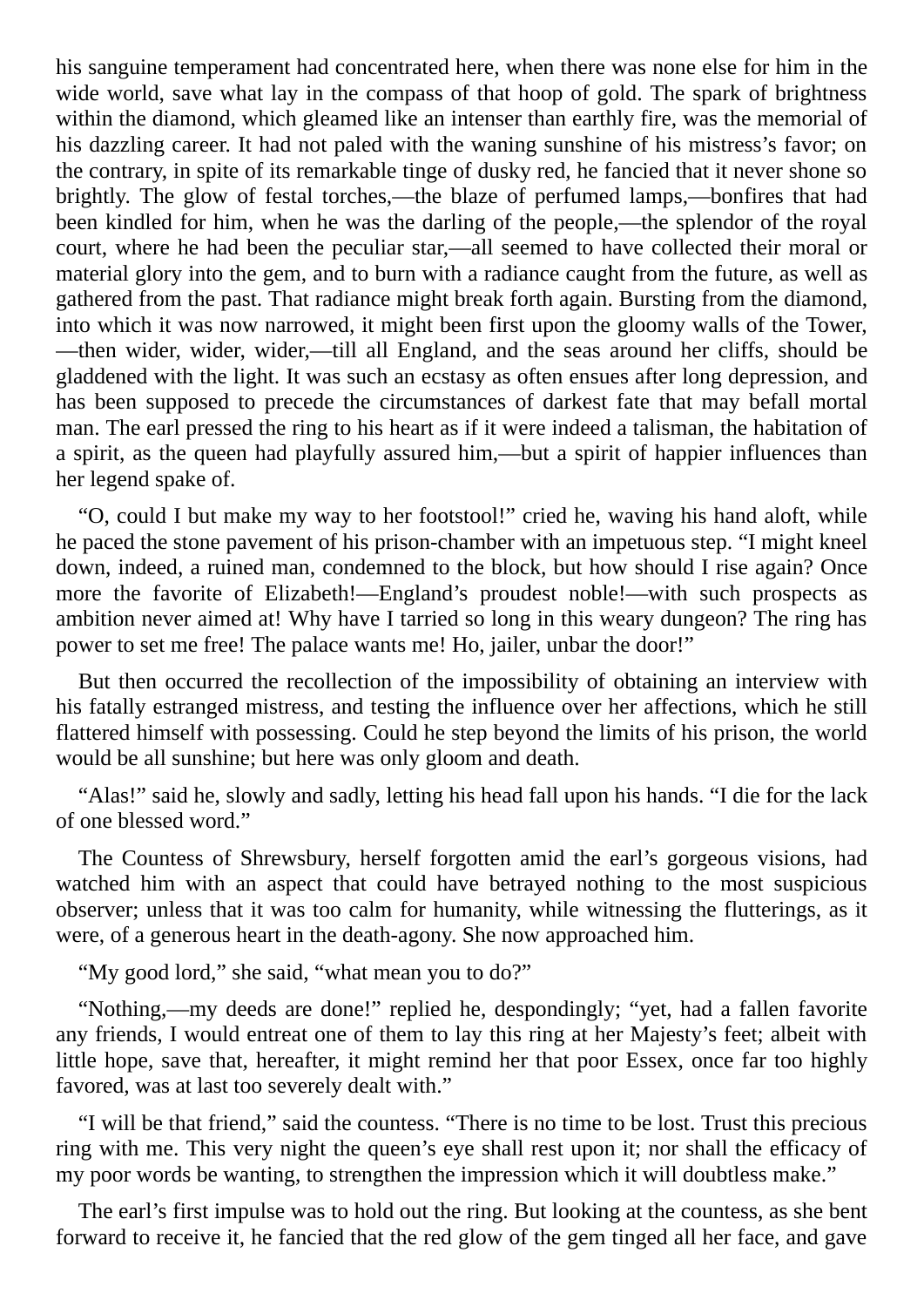it an ominous expression. Many passages of past times recurred to his memory. A preternatural insight, perchance caught from approaching death, threw its momentary gleam, as from a meteor, all round his position.

"Countess," he said, "I know not wherefore I hesitate, being in a plight so desperate, and having so little choice of friends. But have you looked into your own heart? Can you perform this office with the truth—the earnestness—time—zeal, even to tears, and agony of spirit—wherewith the holy gift of human life should be pleaded for? Woe be unto you, should you undertake this task, and deal towards me otherwise than with utmost faith! For your own soul's sake, and as you would have peace at your death-hour, consider well in what spirit you receive this ring!"

The countess did not shrink.

"My lord!—my good lord!" she exclaimed, "wrong not a woman's heart by these suspicious. You might choose another messenger; but who, save a lady of her bedchamber, can obtain access to the queen at this untimely hour? It is for your life,—for your life, else I would not renew my offer."

"Take the ring," said the earl.

"Believe that it shall be in the queen's hands before the lapse of another hour," replied the countess, as she received this sacred trust of life and death. "To-morrow morning look for the result of my intercession."

She departed. Again the earl's hopes rose high. Dreams visited his slumber, not of the sable-decked scaffold in the Tower-yard, but of canopies of state, obsequious courtiers, pomp, splendor, the smile of the once more gracious queen, and a light beaming from the magic gem, which illuminated his whole future.

History records how foully the Countess of Shrewsbury betrayed the trust, which Essex, in his utmost need, confided to her. She kept the ring, and stood in the presence of Elizabeth, that night, without one attempt to soften her stern hereditary temper in behalf of the former favorite. The next day the earl's noble head rolled upon the scaffold. On her death-bed, tortured, at last, with a sense of the dreadful guilt which she had taken upon her soul, the wicked countess sent for Elizabeth, revealed the story of the ring, and besought forgiveness for her treachery. But the queen, still obdurate, even while remorse for past obduracy was tugging at her heart-strings, shook the dying woman in her bed, as if struggling with death for the privilege of wreaking her revenge and spite. The spirit of the countess passed away, to undergo the justice, or receive the mercy, of a higher tribunal; and tradition says, that the fatal ring was found upon her breast, where it had imprinted a dark red circle, resembling the effect of the intensest heat. The attendants, who prepared the body for burial, shuddered, whispering one to another, that the ring must have derived its heat from the glow of infernal fire. They left it on her breast, in the coffin, and it went with that guilty woman to the tomb.

Many years afterward, when the church, that contained the monuments of the Shrewsbury family, was desecrated by Cromwell's soldiers, they broke open the ancestral vaults, and stole whatever was valuable from the noble personages who reposed there. Merlin's antique ring passed into the possession of a stout sergeant of the Ironsides, who thus became subject to the influences of the evil spirit that still kept his abode within the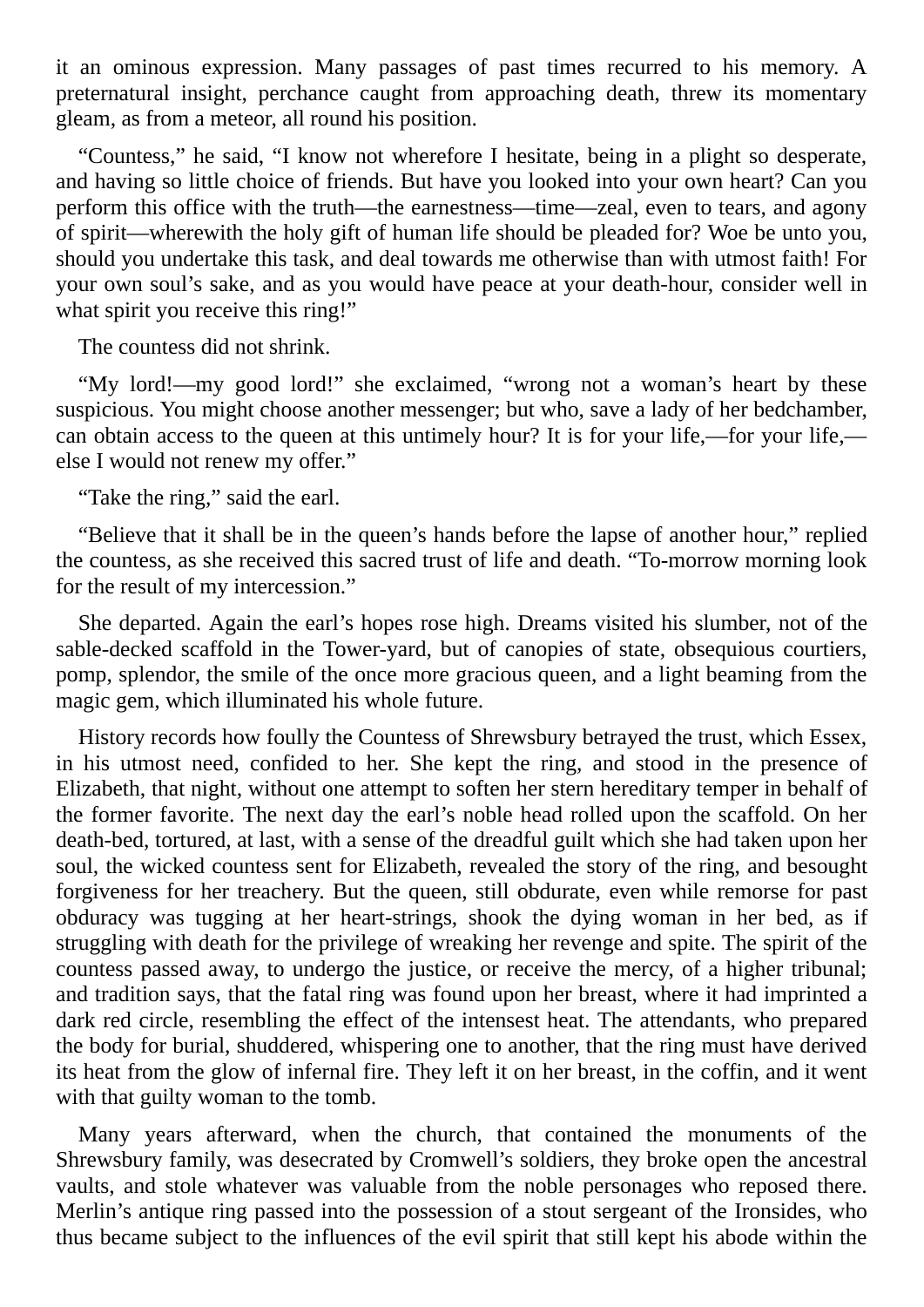gem's enchanted depths. The sergeant was soon slain in battle, thus transmitting the ring, though without any legal form of testament, to a gay cavalier, who forthwith pawned it, and expended the money in liquor, which speedily brought him to the grave. We next catch the sparkle of the magic diamond at various epochs of the merry reign of Charles the Second. But its sinister fortune still attended it. From whatever hand this ring of portent came, and whatever finger it encircled, ever it was the pledge of deceit between man and man, or man and woman, of faithless vows, and unhallowed passion; and whether to lords and ladies, or to village-maids,—for sometimes it found its way so low,—still it brought nothing but sorrow and disgrace. No purifying deed was done, to drive the fiend from his bright home in this little star. Again, we hear of it at a later period, when Sir Robert Walpole bestowed the ring, among far richer jewels, on the lady of a British legislator, whose political honor he wished to undermine. Many a dismal and unhappy tale might be wrought out of its other adventures. All this while, its ominous tinge of dusky red had been deepening and darkening, until, if laid upon white paper, it cast the mingled hue of night and blood, strangely illuminated with scintillating light, in a circle round about. But this peculiarity only made it the more valuable.

Alas, the fatal ring! When shall its dark secret be discovered, and the doom of ill, inherited from one possessor to another, be finally revoked?

The legend now crosses the Atlantic, and comes down to our own immediate time. In a certain church of our city, not many evenings ago, there was a contribution for a charitable object. A fervid preacher had poured out his whole soul in a rich and tender discourse, which had at least excited the tears, and perhaps the more effectual sympathy, of a numerous audience. While the choristers sang sweetly, and the organ poured forth its melodious thunder, the deacons passed up and down the aisles, and along the galleries, presenting their mahogany boxes, in which each person deposited whatever sum he deemed it safe to lend to the Lord, in aid of human wretchedness. Charity became audible, —chink, chink, chink,—as it fell, drop by drop, into the common receptacle. There was a hum,—a stir,—the subdued bustle of people putting their hands into their pockets; while, ever and anon, a vagrant coin fell upon the floor, and rolled away, with long reverberation, into some inscrutable corner.

At length, all having been favored with an opportunity to be generous, the two deacons placed their boxes on the communion-table, and thence, at the conclusion of the services, removed them into the vestry. Here these good old gentlemen sat down together, to reckon the accumulated treasure.

"Fie, fie, Brother Tilton," said Deacon Trott, peeping into Deacon Tilton's box, "what a heap of copper you have picked up! Really, for an old man, you must have had a heavy job to lug it along. Copper! copper! copper! Do people expect to get admittance into heaven at the price of a few coppers?"

"Don't wrong them, brother," answered Deacon Tilton, a simple and kindly old man. "Copper may do more for one person, than gold will for another. In the galleries, where I present my box, we must not expect such a harvest as you gather among the gentry in the broad aisle, and all over the floor of the church. My people are chiefly poor mechanics and laborers, sailors, seamstresses, and servant-maids, with a most uncomfortable intermixture of roguish school-boys."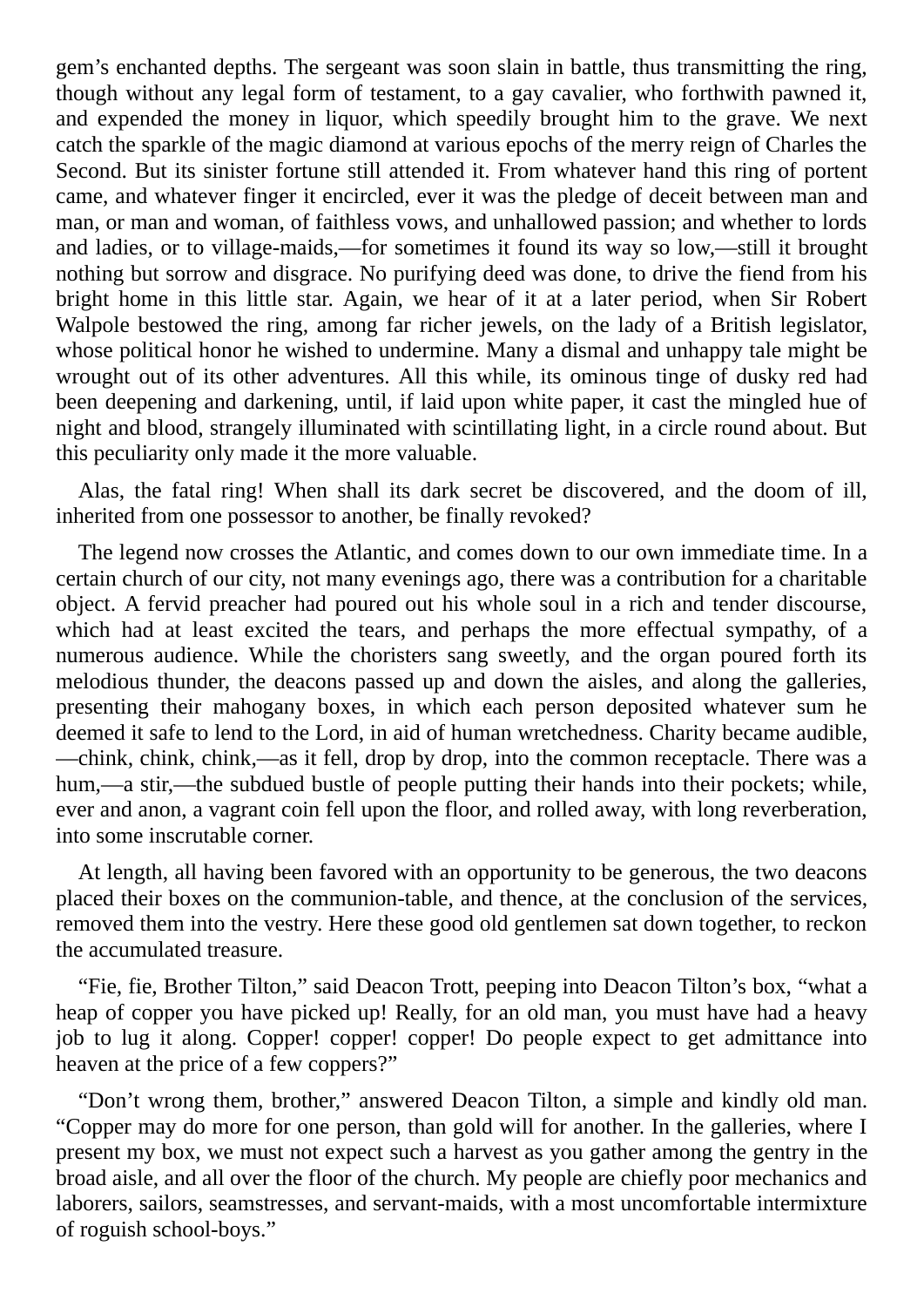"Well, well," said Deacon Trott; "but there is a great deal, Brother Tilton, in the method of presenting a contribution-box. It is a knack that comes by nature, or not at all."

They now proceeded to sum up the avails of the evening, beginning with the receipts of Deacon Trott. In good sooth, that worthy personage had reaped an abundant harvest, in which he prided himself no less, apparently, than if every dollar had been contributed from his own individual pocket. Had the good deacon been meditating a jaunt to Texas, the treasures of the mahogany box might have sent him on his way rejoicing. There were bank-notes, mostly, it is true, of the smallest denominations in the giver's pocket-book, yet making a goodly average upon the whole. The most splendid contribution was a check for a hundred dollars, bearing the name of a distinguished merchant, whose liberality was duly celebrated in the newspapers of the next day. No less than seven half-eagles, together with an English sovereign, glittered amidst an indiscriminate heap of silver; the box being polluted with nothing of the copper kind, except a single bright new cent, wherewith a little boy had performed his first charitable act.

"Very well! very well indeed!" said Deacon Trott, self-approvingly. "A handsome evening's work! And now, Brother Tilton, let's see whether you can match it." Here was a sad contrast! They poured forth Deacon Tilton's treasure upon the table, and it really seemed as if the whole copper coinage of the country, together with an amazing quantity of shop-keeper's tokens, and English and Irish half-pence, mostly of base metal, had been congregated into the box. There was a very substantial pencil-case, and the semblance of a shilling; but he latter proved to be made of tin, and the former of German-silver. A gilded brass button was doing duty as a gold coin, and a folded shopbill had assumed the character of a bank-note. But Deacon Tilton's feelings were much revived by the aspect of another bank-note, new and crisp, adorned with beautiful engravings, and stamped with the indubitable word, TWENTY, in large black letters. Alas! it was a counterfeit. In short, the poor old Deacon was no less unfortunate than those who trade with fairies, and whose gains are sure to be transformed into dried leaves, pebbles, and other valuables of that kind.

"I believe the Evil One is in the box," said he, with some vexation.

"Well done, Deacon Tilton!" cried his Brother Trott, with a hearty laugh. "You ought to have a statue in copper."

"Never mind, brother," replied the good Deacon, recovering his temper. "I'll bestow ten dollars from my own pocket, and may heaven's blessing go along with it. But look! what do you call this?"

Under the copper mountain, which it had cost them so much toil to remove, lay an antique ring! It was enriched with a diamond, which, so soon as it caught the light, began to twinkle and glimmer, emitting the whitest and purest lustre that could possibly be conceived.—It was as brilliant as if some magician had condensed the brightest star in heaven into a compass fit to be set in a ring, for a lady's delicate finger.

"How is this?" said Deacon Trott, examining it carefully, in the expectation of finding it as worthless as the rest of his colleague's treasure. "Why, upon my word, this seems to be a real diamond, and of the purest water. Whence could it have come?"

"Really, I cannot tell," quoth Deacon Tilton, "for my spectacles were so misty that all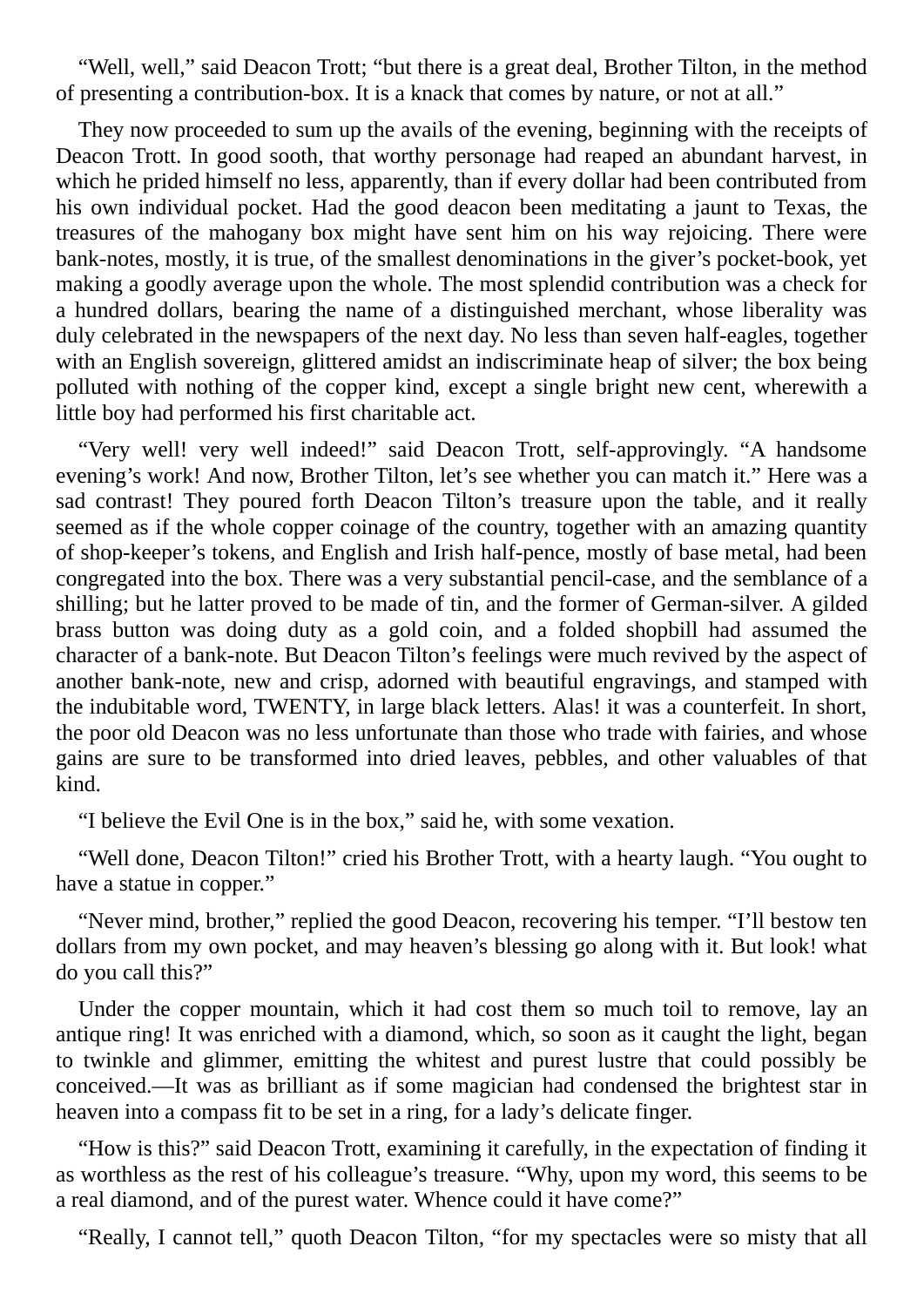faces looked alike. But now I remember, there was a flash of light came from the box, at one moment; but it seemed a dusky red, instead of a pure white, like the sparkle of this gem. Well; the ring will make up for the copper; but I wish the giver had thrown its history into the box along with it."

It has been our good luck to recover a portion of that history. After transmitting misfortune from one possessor to another, ever since the days of British Merlin, the identical ring which Queen Elizabeth gave to the Earl of Essex was finally thrown into the contribution-box of a New England church. The two deacons deposited it in the glass case of a fashionable jeweller, of whom it was purchased by the humble rehearser of this legend, in the hope that it may be allowed to sparkle on a fair lady's finger. Purified from the foul fiend, so long its inhabitant, by a deed of unostentatious charity, and now made the symbol of faithful and devoted love, the gentle bosom of its new possessor need fear no sorrow from its influence.

Very pretty!—Beautiful!—How original!—How sweetly written!—What nature!— What imagination!—What power!—What pathos!—What exquisite humor!"—were the exclamations of Edward Caryl's kind and generous auditors, at the conclusion of the legend.

"It is a pretty tale," said Miss Pemberton, who, conscious that her praise was to that of all others as a diamond to a pebble, was therefore the less liberal in awarding it. "It is really a pretty tale, and very proper for any of the Annuals. But, Edward, your moral does not satisfy me. What thought did you embody in the ring?"

"O Clara, this is too bad!" replied Edward, with a half-reproachful smile. "You know that I can never separate the idea from the symbol in which it manifests itself. However, we may suppose the Gem to be the human heart, and the Evil Spirit to be Falsehood, which, in one guise or another, is the fiend that causes all the sorrow and trouble in the world. I beseech you to let this suffice."

"It shall," said Clara, kindly. "And, believe me, whatever the world may say of the story, I prize it far above the diamond which enkindled your imagination."

## **GRAVES AND GOBLINS.**

Now talk we of graves and goblins! Fit themes,—start not! gentle reader,—fit for a ghost like me. Yes; though an earth-clogged fancy is laboring with these conceptions, and an earthly hand will write them down, for mortal eyes to read, still their essence flows from as airy a ghost as ever basked in the pale starlight, at twelve o'clock. Judge them not by the gross and heavy form in which they now appear. They may be gross, indeed, with the earthly pollution contracted from the brain, through which they pass; and heavy with the burden of mortal language, that crushes all the finer intelligences of the soul. This is no fault of mine. But should aught of ethereal spirit be perceptible, yet scarcely so, glimmering along the dull train of words,—should a faint perfume breathe from the mass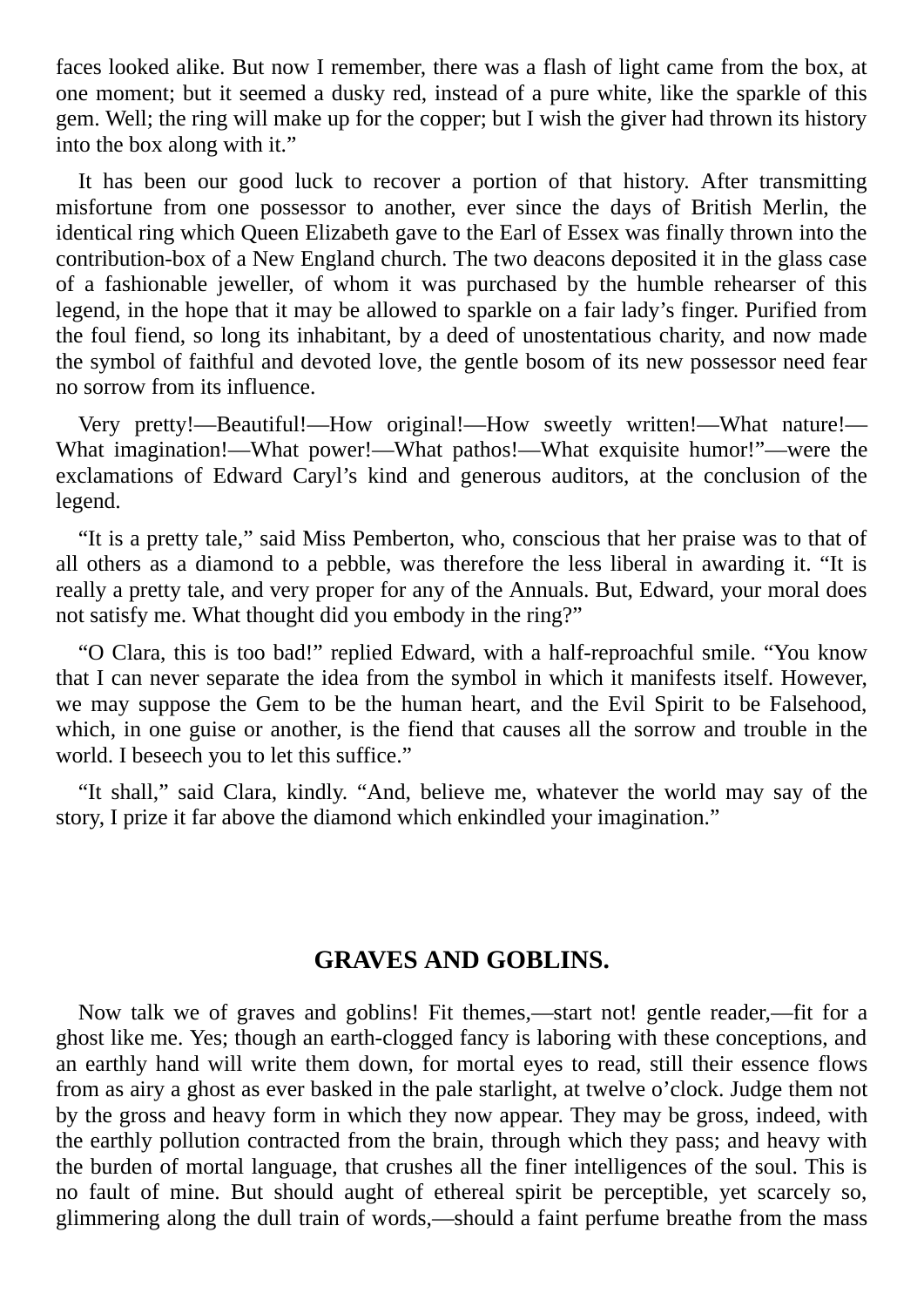of clay,—then, gentle reader, thank the ghost, who thus embodies himself for your sake! Will you believe me, if I say that all true and noble thoughts, and elevated imaginations, are but partly the offspring of the intellect which seems to produce them? Sprites, that were poets once, and are now all poetry, hover round the dreaming bard, and become his inspiration; buried statesmen lend their wisdom, gathered on earth and mellowed in the grave, to the historian; and when the preacher rises nearest to the level of his mighty subject, it is because the prophets of old days have communed with him. Who has not been conscious of mysteries within his mind, mysteries of truth and reality, which will not wear the chains of language? Mortal, then the dead were with you! And thus shall the earth-dulled soul, whom I inspire, be conscious of a misty brightness among his thoughts, and strive to make it gleam upon the page,—but all in vain. Poor author! How will he despise what he can grasp, for the sake of the dim glory that eludes him!

So talk we of graves and goblins. But, what have ghosts to do with graves? Mortal man, wearing the dust which shall require a sepulchre, might deem it more a home and restingplace than a spirit can, whose earthly clod has returned to earth. Thus philosophers have reasoned. Yet wiser they who adhere to the ancient sentiment, that a phantom haunts and hallows the marble tomb or grassy hillock where its material form was laid. Till purified from each stain of clay; till the passions of the living world are all forgotten; till it have less brotherhood with the wayfarers of earth, than with spirits that never wore mortality, the ghost must linger round the grave. O, it is a long and dreary watch to some of us!

Even in early childhood, I had selected a sweet spot, of shade and glimmering sunshine, for my grave. It was no burial-ground, but a secluded nook of virgin earth, where I used to sit, whole summer afternoons, dreaming about life and death. My fancy ripened prematurely, and taught me secrets which I could not otherwise have known. I pictured the coming years,—they never came to me, indeed; but I pictured them like life, and made this spot the scene of all that should be brightest, in youth, manhood, and old age. There, in a little while, it would be time for me to breathe the bashful and burning vows of firstlove; thither, after gathering fame abroad, I would return to enjoy the loud plaudit of the world, a vast but unobtrusive sound, like the booming of a distant sea; and thither, at the far-off close of life, an aged man would come, to dream, as the boy was dreaming, and be as happy in the past as lie was in futurity. Finally, when all should be finished, in that spot so hallowed, in that soil so impregnated with the most precious of my bliss, there was to be my grave. Methought it would be the sweetest grave that ever a mortal frame reposed in, or an ethereal spirit haunted. There, too, in future times, drawn thither by the spell which I had breathed around the place, boyhood would sport and dream, and youth would love, and manhood would enjoy, and age would dream again, and my ghost would watch but never frighten them. Alas, the vanity of mortal projects, even when they centre in the grave! I died in my first youth, before I had been a lover; at a distance, also, from the grave which fancy had dug for me; and they buried me in the thronged cemetery of a town, where my marble slab stands unnoticed amid a hundred others. And there are coffins on each side of mine!

"Alas, poor ghost!" will the reader say. Yet I am a happy ghost enough, and disposed to be contented with my grave, if the sexton will but let it be my own, and bring no other dead man to dispute my title. Earth has left few stains upon me, and it will be but a short time that I need haunt the place. It is good to die in early youth. Had I lived out threescore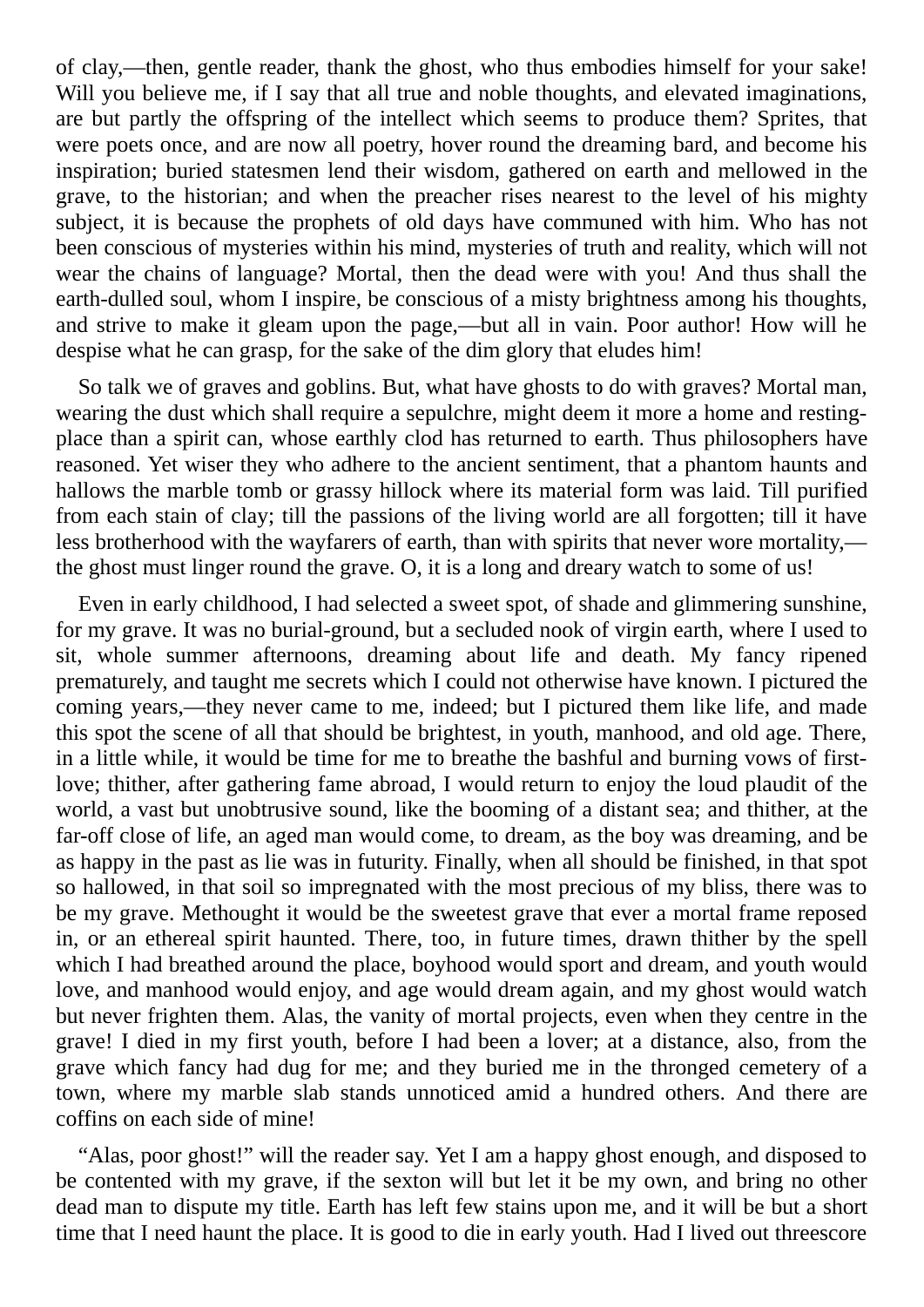years and ten, or half of them, my spirit would have been so earth-incrusted, that centuries might not have purified it for a better home than the dark precincts of the grave. Meantime, there is good choice of company amongst us. From twilight till near sunrise, we are gliding to and fro, some in the graveyard, others miles away; and would we speak with any friend, we do but knock against his tombstone, and pronounce the name engraved on it: in an instant, there the shadow stands!

Some are ghosts of considerable antiquity. There is an old man, hereabout; he never had a tombstone, and is often puzzled to distinguish his own grave; but hereabouts he haunts, and long is doomed to haunt. He was a miser in his lifetime, and buried a strong box of illgotten gold, almost fresh from the mint, in the coinage of William and Mary. Scarcely was it safe, when the sexton buried the old man and his secret with him. I could point out the place where the treasure lies; it was at the bottom of the miser's garden; but a paved thoroughfare now passes beside the spot, and the cornerstone of a market-house presses right down upon it. Had the workmen dug six inches deeper, they would have found the hoard. Now thither must this poor old miser go, whether in starlight, moonshine, or pitch darkness, and brood above his worthless treasure, recalling all the petty crimes by which he gained it. Not a coin must he fail to reckon in his memory, nor forget a pennyworth of the sin that made up the sum, though his agony is such as if the pieces of gold, red-hot, were stamped into his naked soul. Often, while he is in torment there, he hears the steps of living men, who love the dross of earth as well as he did. May they never groan over their miserable wealth like him! Night after night, for above a hundred years, hath he done this penance, and still must he do it, till the iron box be brought to light, and each separate coin be cleansed by grateful tears of a widow or an orphan. My spirit sighs for his long vigil at the corner of the market-house!

There are ghosts whom I tremble to meet, and cannot think of without a shudder. One has the guilt of blood upon him. The soul which he thrust untimely forth has long since been summoned from our gloomy graveyard, and dwells among the stars of heaven, too far and too high for even the recollection of mortal anguish to ascend thither. Not so the murderer's ghost! It is his doom to spend all the hours of darkness in the spot which he stained with innocent blood, and to feel the hot stream—hot as when it first gushed upon his hand—incorporating itself with his spiritual substance. Thus his horrible crime is ever fresh within him. Two other wretches are condemned to walk arm in arm. They were guilty lovers in their lives, and still, in death, must wear the guise of love, though hatred and loathing have become their very nature and existence. The pollution of their mutual sin remains with them, and makes their souls sick continually. O, that I might forget all the dark shadows which haunt about these graves! This passing thought of them has left a stain, and will weigh me down among dust and sorrow, beyond the time that my own transgressions would have kept me here. There is one shade among us, whose high nature it is good to meditate upon. He lived a patriot, and is a patriot still. Posterity has forgotten him. The simple slab, of red freestone, that bore his name, was broken long ago, and is now covered by the gradual accumulation of the soil. A tuft of thistles is his only monument. This upright spirit came to his grave, after a lengthened life, with so little stain of earth, that he might, almost immediately, have trodden the pathway of the sky. But his strong love of country chained him down, to share its vicissitudes of weal or woe. With such deep yearning in his soul, he was unfit for heaven. That noblest virtue has the effect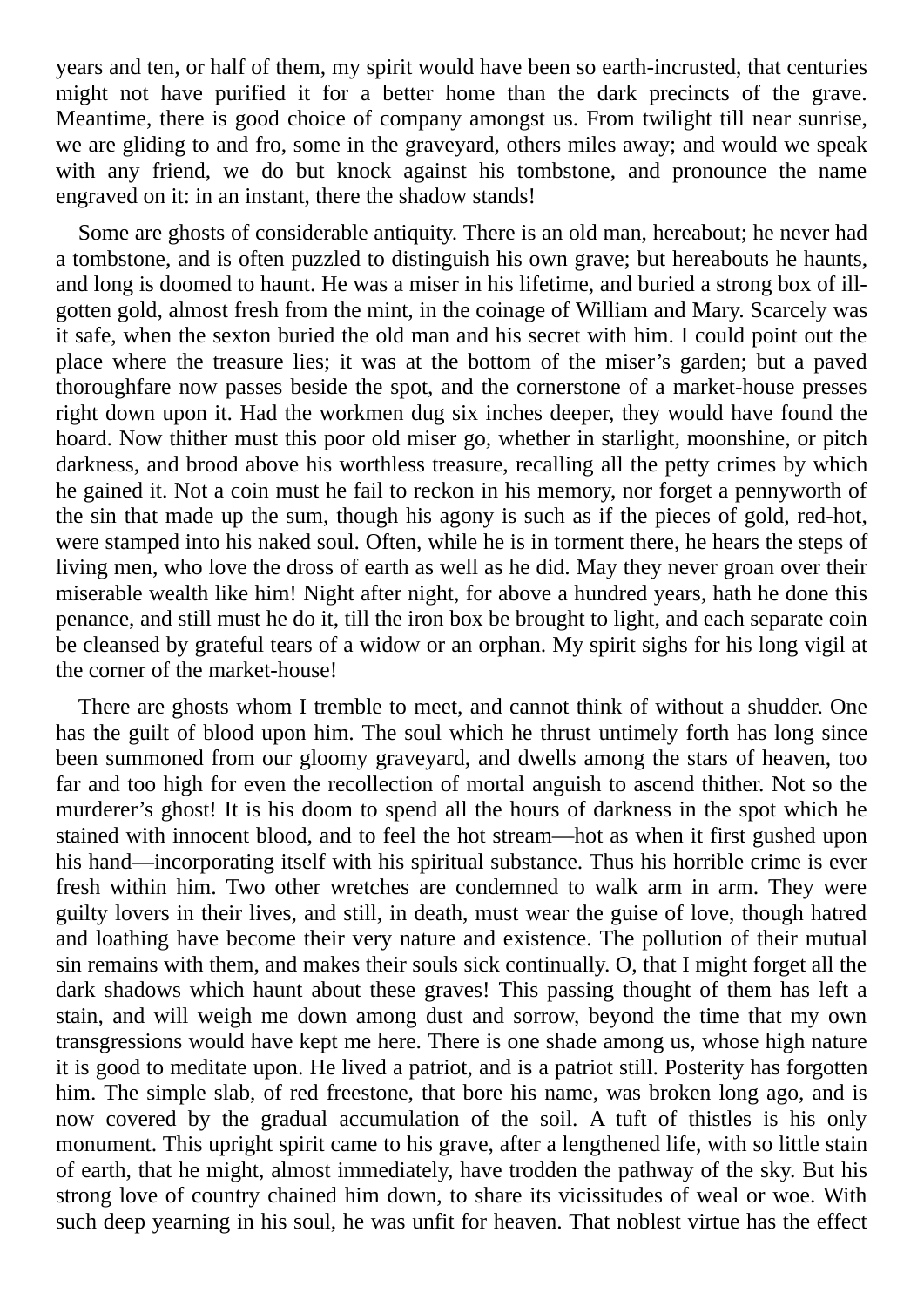of sin, and keeps his pure and lofty spirit in a penance, which may not terminate till America be again a wilderness. Not that there is no joy for the dead patriot. Can he fail to experience it, while be contemplates the mighty and increasing power of the land, which be protected in its infancy? No; there is much to gladden him. But sometimes I dread to meet him, as he returns from the bedchambers of rulers and politicians, after diving into their secret motives, and searching out their aims. He looks round him with a stern and awful sadness, and vanishes into his neglected grave. Let nothing sordid or selfish defile your deeds or thoughts, ye great men of the day, lest ye grieve the noble dead.

Few ghosts take such an endearing interest as this, even in their own private affairs. It made me rather sad, at first, to find how soon the flame of love expires amid the chill damps of the tomb; so much the sooner, the more fiercely it may have burned. Forget your dead mistress, youth! She has already forgotten you. Maiden, cease to weep for your buried lover! He will know nothing of your tears, nor value them if he did. Yet it were blasphemy to say that true love is other than immortal. It is an earthly passion, of which I speak, mingled with little that is spiritual, and must therefore perish with the perishing clay. When souls have loved, there is no falsehood or forgetfulness. Maternal affection, too, is strong as adamant. There are mothers here, among us, who might have been in heaven fifty years ago, if they could forbear to cherish earthly joy and sorrow, reflected from the bosoms of their children. Husbands and wives have a comfortable gift of oblivion, especially when secure of the faith of their living halves. Jealousy, it is true, will play the devil with a ghost, driving him to the bedside of secondary wedlock, there to scowl, unseen, and gibber inaudible remonstrances. Dead wives, however jealous in their lifetime, seldom feel this posthumous torment so acutely.

Many, many things, that appear most important while we walk the busy street, lose all their interest the moment we are borne into the quiet graveyard which borders it. For my own part, my spirit had not become so mixed up with earthly existence, as to be now held in an unnatural combination, or tortured much with retrospective cares. I still love my parents and a younger sister, who remain among the living, and often grieve me by their patient sorrow for the dead. Each separate tear of theirs is an added weight upon my soul, and lengthens my stay among the graves. As to other matters, it exceedingly rejoices me, that my summons came before I had time to write a projected poem, which was highly imaginative in conception, and could not have failed to give me a triumphant rank in the choir of our native bards. Nothing is so much to be deprecated as posthumous renown. It keeps the immortal spirit from the proper bliss of his celestial state, and causes him to feed upon the impure breath of mortal man, till sometimes he forgets that there are starry realms above him. Few poets—infatuated that they are!—soar upward while the least whisper of their name is heard on earth. On Sabbath evenings, my sisters sit by the fireside, between our father and mother, and repeat some hymns of mine, which they have often heard from my own lips, ere the tremulous voice left them forever. Little do they think, those dear ones, that the dead stands listening in the glimmer of the firelight, and is almost gifted with a visible shape by the fond intensity of their remembrance.

Now shall the reader know a grief of the poor ghost that speaks to him; a grief, but not a helpless one. Since I have dwelt among the graves, they bore the corpse of a young maiden hither, and laid her in the old ancestral vault, which is hollowed in the side of a grassy bank. It has a door of stone, with rusty iron hinges, and above it, a rude sculpture of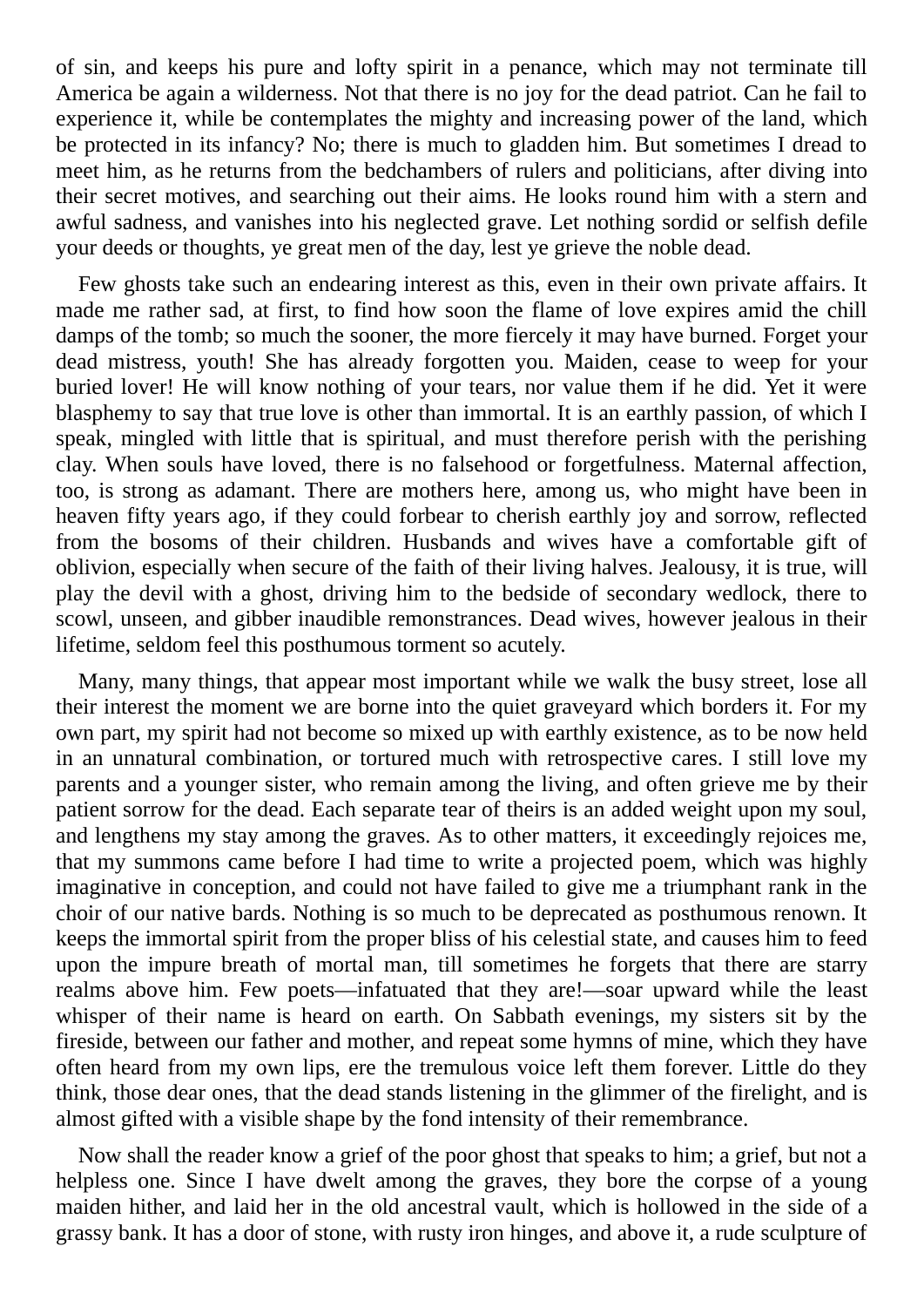the family arms, and inscriptions of all their names who have been buried there, including sire and son, mother and daughter, of an ancient colonial race. All of her lineage had gone before, and when the young maiden followed, the portal was closed forever. The night after her burial, when the other ghosts were flitting about their graves, forth came the pale virgin's shadow, with the rest, but knew not whither to go, nor whom to haunt, so lonesome had she been on earth. She stood by the ancient sepulchre, looking upward to the bright stars, as if she would, even then, begin her flight. Her sadness made me sad. That night and the next, I stood near her, in the moonshine, but dared not speak, because she seemed purer than all the ghosts, and fitter to converse with angels than with men. But the third bright eve, still gazing upward to the glory of the heavens, she sighed, and said, "When will my mother come for me?" Her low, sweet voice emboldened me to speak, and she was kind and gentle, though so pure, and answered me again. From that time, always at the ghostly hour, I sought the old tomb of her fathers, and either found her standing by the door, or knocked, and she appeared. Blessed creature, that she was; her chaste spirit hallowed mine, and imparted such a celestial buoyancy, that I longed to grasp her hand, and fly,—upward, aloft, aloft! I thought, too, that she only lingered here, till my earthlier soul should be purified for heaven. One night, when the stars threw down the light that shadows love, I stole forth to the accustomed spot, and knocked, with my airy fingers, at her door. She answered not. Again I knocked, and breathed her name. Where was she? At once, the truth fell on my miserable spirit, and crushed it to the earth, among dead men's bones and mouldering dust, groaning in cold and desolate agony. Her penance was over! She had taken her trackless flight, and had found a home in the purest radiance of the upper stars, leaving me to knock at the stone portal of the darksome sepulchre. But I know —I know, that angels hurried her away, or surely she would have whispered ere she fled!

She is gone! How could the grave imprison that unspotted one! But her pure, ethereal spirit will not quite forget me, nor soar too high in bliss, till I ascend to join her. Soon, soon be that hour! I am weary of the earth-damps; they burden me; they choke me! Already, I can float in the moonshine; the faint starlight will almost bear up my footsteps; the perfume of flowers, which grosser spirits love, is now too earthly a luxury for me. Grave! Grave! thou art not my home. I must flit a little longer in thy night gloom, and then be gone,—far from the dust of the living and the dead,—far from the corruption that is around me, but no more within!

A few times, I have visited the chamber of one who walks, obscure and lonely, on his mortal pilgrimage. He will leave not many living friends, when he goes to join the dead, where his thoughts often stray, and he might better be. I steal into his sleep, and play my part among the figures of his dreams. I glide through the moonlight of his waking fancy, and whisper conceptions, which, with a strange thrill of fear, he writes down as his own. I stand beside him now, at midnight, telling these dreamy truths with a voice so dream-like, that he mistakes them for fictions of a brain too prone to such. Yet he glances behind him and shivers, while the lamp burns pale. Farewell, dreamer,—waking or sleeping! Your brightest dreams are fled; your mind grows too hard and cold for a spiritual guest to enter; you are earthly, too, and have all the sins of earth. The ghost will visit you no more.

But where is the maiden, holy and pure, though wearing a form of clay, that would have me bend over her pillow at midnight, and leave a blessing there? With a silent invocation, let her summon me. Shrink not, maiden, when I come! In life, I was a high-souled youth,